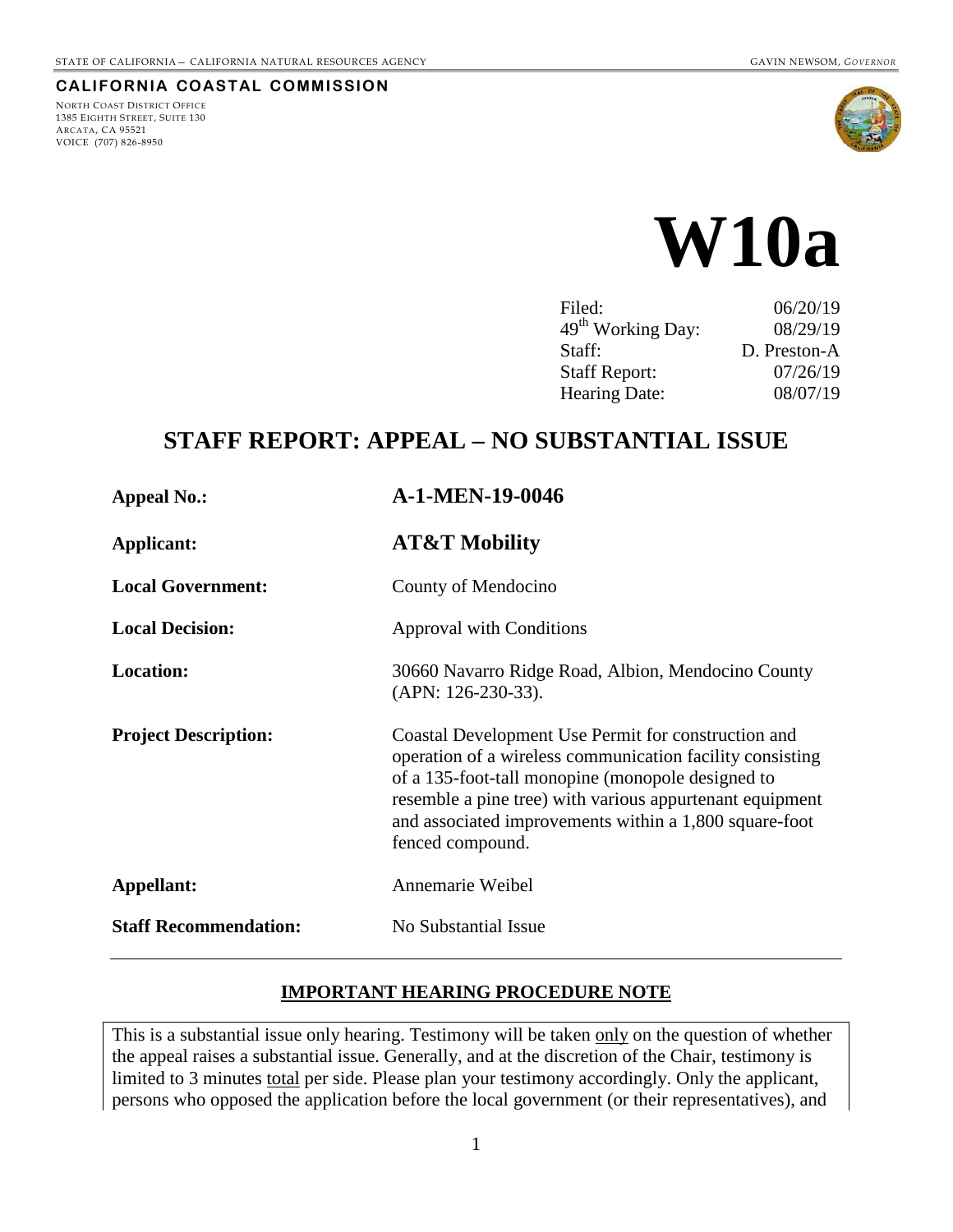the local government shall be qualified to testify. Others may submit comments in writing. If the Commission determines that the appeal does raise a substantial issue, the *de novo* phase of the hearing will occur at a future Commission meeting during which it will take public testimony.

## **SUMMARY OF STAFF RECOMMENDATION**

Staff recommends that the Commission, after public hearing, determine that no substantial issue exists with respect to the grounds on which the appeal has been filed.

The County's approval authorizes the construction and operation of a wireless communication facility (WCF) consisting of a 135-foot-tall "monopine" (a telecommunication structure consisting of a steel pole designed to resemble a conifer tree) with the objective of providing wireless hi-speed broadband internet and cellular services to an underserved area. The County's approval also includes removal of a shed, grading of a gravel driveway, and construction of accessory equipment within a 1,800-square-foot fenced compound. The project site is located in a rural residential area, and the authorized development would occupy a small portion of the subject parcel which is otherwise developed with rural residential and "religious assembly" uses.

The appeal raises contentions related to visual resources, biological resources, water quality, hazards, cultural resources, land use compatibility, County procedure, and public safety related to electromagnetic frequencies (EMF). Regarding visual resources, the appeal contends that the proposed development would degrade the visual quality of the site and be out of character with the rural area. Staff believes that this appeal contention raises no substantial issue because (1) the approved structure is not located in a Highly Scenic Area and will not be visible from public coastal vantage points, such as Highway 1, Highway 128, or from public beaches or coastal access points; (2) the monopine would be designed to blend in with surrounding forest vegetation; and (3) the County has various conditions of approval limiting the size of the WCF, tree removal, and exterior lighting, and requiring yearly reports demonstrating that the structures continue to blend in with the surrounding area. Staff therefore believes that there is a high degree of legal and factual support for the County's decision that the development as approved would be sited and designed to protect views, to minimize the alteration of natural land forms, and to be visually compatible with the character of the surrounding area.

Regarding biological issues, the appeal contends that the County's approval does not adequately protect environmentally sensitive habitat areas (ESHA) or water quality, because sound and artificial light pollution from the WCF could have adverse impacts on animal life and habitats, and because the County's approval fails to address the potential for accidental diesel spills that could pollute Big Salmon Creek. Staff believes that these appeal contentions raise no substantial issue because, in part, (1) the project area is located within a disturbed, previously developed area and not within or adjacent to known ESHA; (2) the County's approval minimizes the potential for impacts to nesting birds by requiring pre-construction surveys should construction occur during breeding periods; (3) noise impacts would be minimal; (4) the project area is over 1,300 feet south of (and upslope from) Big Salmon Creek, exceeding the minimum 100-foot buffer required under the LCP; and (5) the County's approval includes numerous conditions related to proper fuel storage, implementation of Best Management Practices (BMPs), and dust control standards.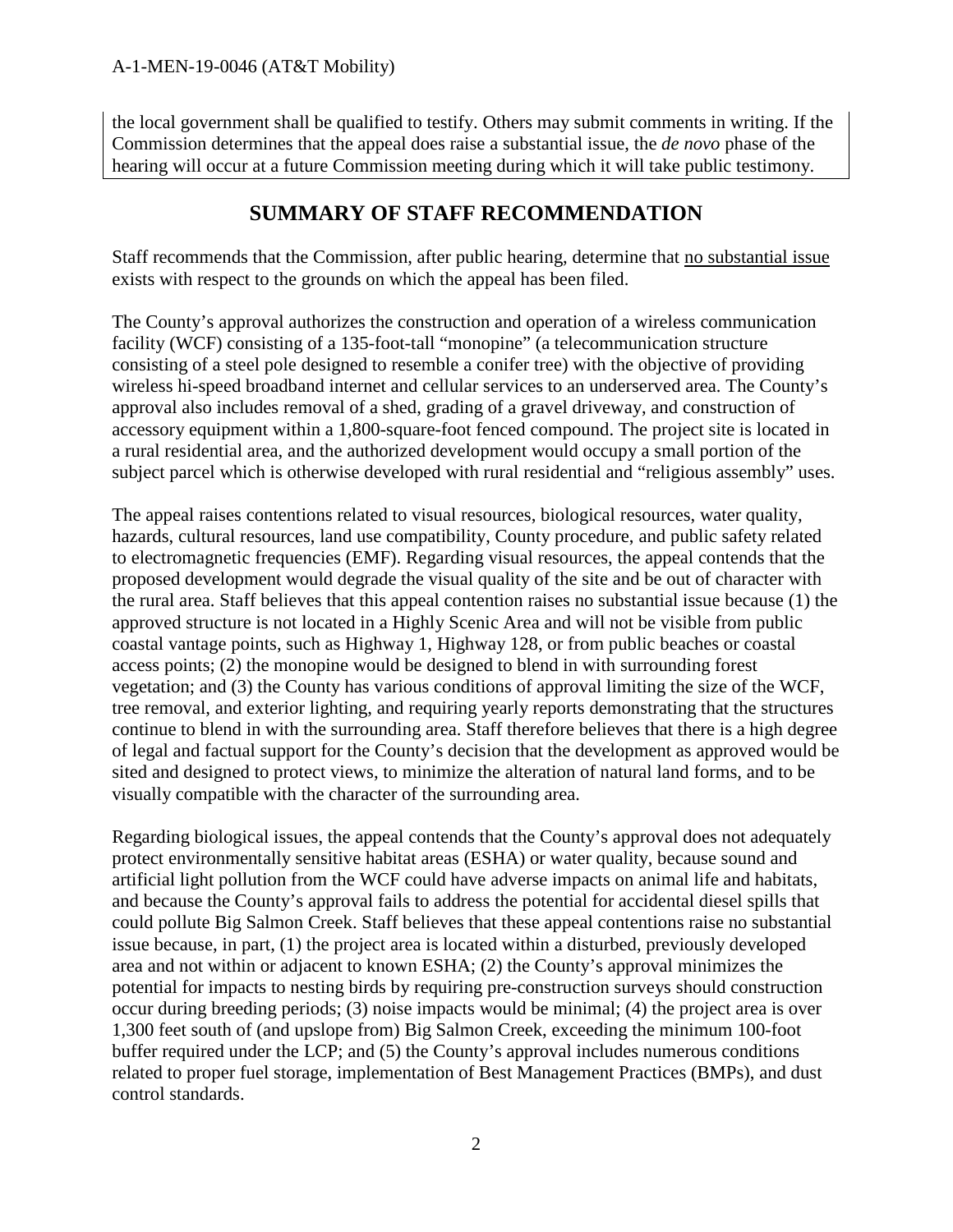Regarding hazards, the appeal contends that the County-approved project does not minimize hazard risks associated with fire, high winds, and seismic events. However, the County's approval requires (1) compliance with CalFire requirements; (2) automatic fire extinguishing systems in the authorized equipment building enclosures ; and (3) submittal of reports by a licensed engineer every ten years and following significant storm or seismic events to assess and verify ongoing structural integrity.

Regarding cultural resources, the appeal contends that the approved project will not adequately protect cultural resources. However, the County required a Cultural Resources Investigation by a qualified archaeologist who determined that there is no evidence of archaeological resources at the project site. In addition, the County conditioned its approval with a standard inadvertent discovery requirement that requires, in the event of a discovery, that ground disturbance be halted until the County Coroner and a qualified archaeologist evaluate the remains consistent with local code requirements.

The appeal contends that the County-approved project is incompatible with adjacent land uses. The County has numerous special conditions that require construction BMPs and limit potential coastal resource impacts related to aesthetics, noise, air quality, biological resources, and water quality. The approved project as conditioned meets all required yard setbacks and other zoning standards. Therefore, staff believes that the appeal contentions related to land use compatibility raise no substantial issue regarding conformance of the approved project with the certified LCP.

Finally, the appeal contends that the project approved by the County does not protect public health and safety because it fails to consider electromagnetic (EMF) radiation impacts. Staff believes that the appeal contention related to EMFs is not valid grounds for an appeal and that the approved project raises no substantial issue because (1) the appellant does not allege an inconsistency of the local approval with the certified LCP; (2) federal law prevents state and local governments from regulating WCFs on the basis of EMF emissions if they comply with FCC regulations with respect to such emissions; and (3) the County's local file demonstrates that the project will not result in unsafe emission levels for the general public and is consistent with FCC regulations.

In summary, staff believes that there is a high degree of factual and legal support for the County's decision that the approved development, as conditioned (a) protects visual resources, biological resources, water quality, and archaeological resources; and (b) minimizes risks to life and property and ensures structural stability. Therefore, staff recommends that the Commission find that the appeal raises no substantial issue regarding conformance of the approved project with the certified LCP. **The motion to adopt the staff recommendation of No Substantial Issue is found on** [Page 5.](#page-4-0)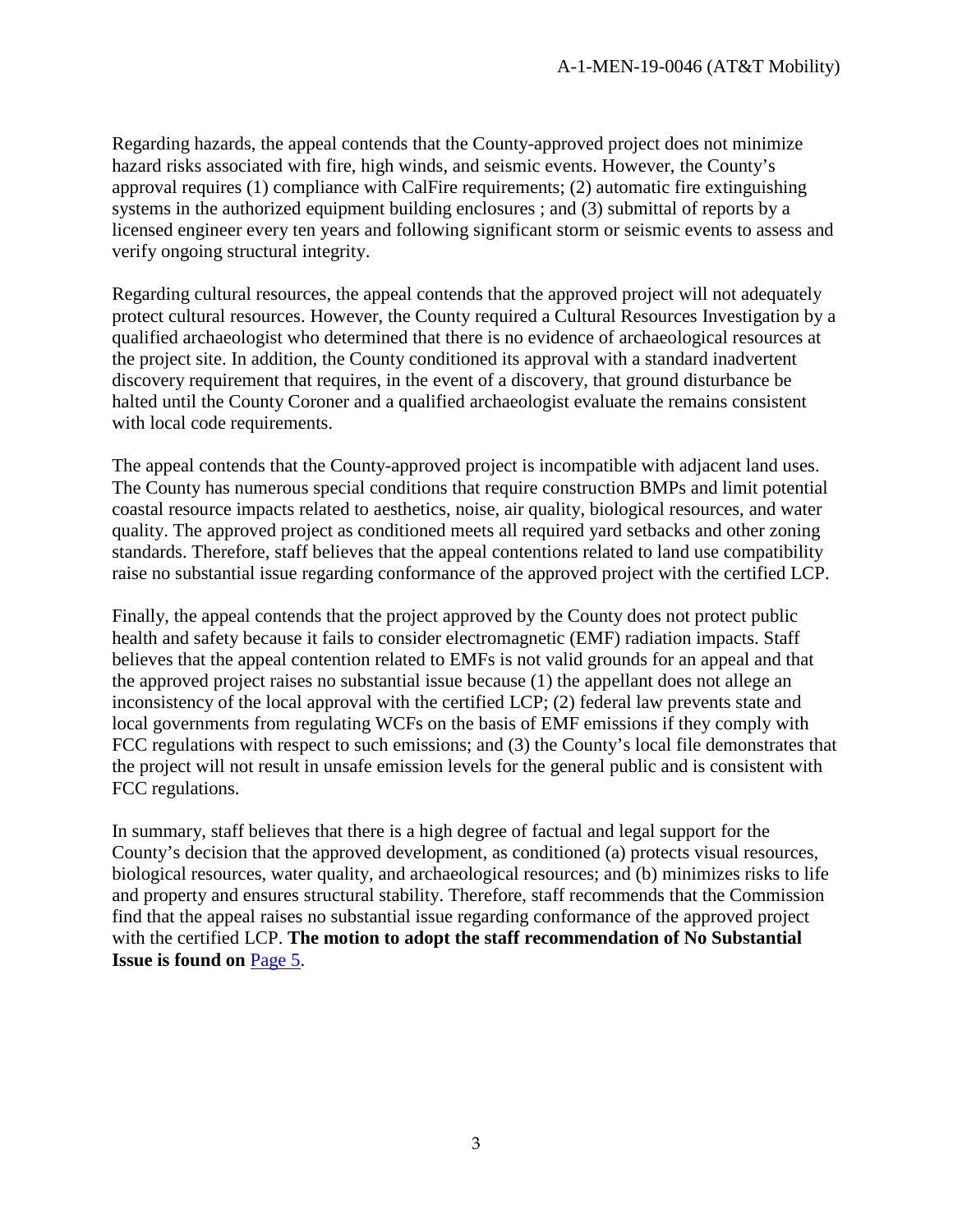# **TABLE OF CONTENTS**

## **APPENDICES**

[Appendix A – Commission's Appeal Jurisdiction over Project](https://documents.coastal.ca.gov/reports/2019/8/W10a/W10a-8-2019-appendix.pdf) [Appendix B – Substantive File Documents](https://documents.coastal.ca.gov/reports/2019/8/W10a/W10a-8-2019-appendix.pdf) [Appendix C – Excerpts from the Mendocino County Local Coastal Program](https://documents.coastal.ca.gov/reports/2019/8/W10a/W10a-8-2019-appendix.pdf)

## **EXHIBITS**

[Exhibit 1 – Regional Location Map](https://documents.coastal.ca.gov/reports/2019/8/W10a/W10a-8-2019-exhibits.pdf)

[Exhibit 2 – Vicinity Map](https://documents.coastal.ca.gov/reports/2019/8/W10a/W10a-8-2019-exhibits.pdf)

[Exhibit 3 – Map of Highly Scenic Area](https://documents.coastal.ca.gov/reports/2019/8/W10a/W10a-8-2019-exhibits.pdf)

[Exhibit 4 – Aerial Map](https://documents.coastal.ca.gov/reports/2019/8/W10a/W10a-8-2019-exhibits.pdf)

[Exhibit 5 – Land Use Designation and Zoning Classification](https://documents.coastal.ca.gov/reports/2019/8/W10a/W10a-8-2019-exhibits.pdf) Map

[Exhibit 6 – Excerpts from County-approved Plans](https://documents.coastal.ca.gov/reports/2019/8/W10a/W10a-8-2019-exhibits.pdf) 

[Exhibit 7 – Visual Assessment](https://documents.coastal.ca.gov/reports/2019/8/W10a/W10a-8-2019-exhibits.pdf)

[Exhibit 8 – CCC Staff – Street View Photos](https://documents.coastal.ca.gov/reports/2019/8/W10a/W10a-8-2019-exhibits.pdf)

[Exhibit 9 – Cultural Resources Report](https://documents.coastal.ca.gov/reports/2019/8/W10a/W10a-8-2019-exhibits.pdf)

[Exhibit 10 – Notice of Final Action, Staff Report, and Initial Study Excerpts](https://documents.coastal.ca.gov/reports/2019/8/W10a/W10a-8-2019-exhibits.pdf)

[Exhibit 11 – Appeal](https://documents.coastal.ca.gov/reports/2019/8/W10a/W10a-8-2019-exhibits.pdf)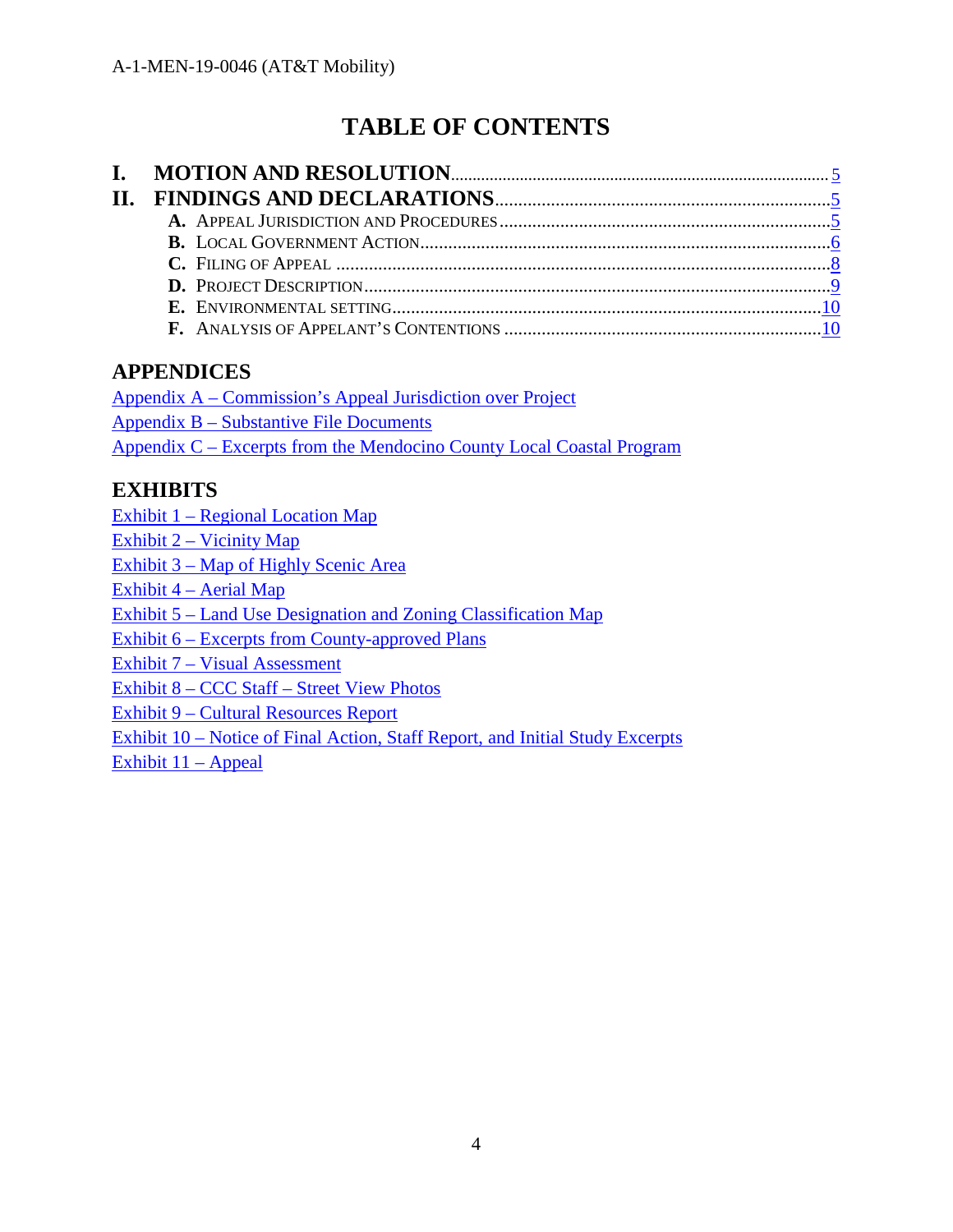## <span id="page-4-0"></span>**I. MOTION AND RESOLUTION**

## **Motion**:

*I move that the Commission determine and resolve that Appeal No. A-1-MEN-19- 0046 does not present a substantial issue with respect to the grounds on which the appeal has been filed under Section 30603 of the Coastal Act regarding consistency with the Certified Local Coastal Plan and/or the public access and recreation policies of the Coastal Act*.

Staff recommends a **YES** vote on the foregoing motion. Passage of this motion by voting "Yes" as is recommended by staff will result in a finding of **No Substantial Issue** and adoption of the following resolution and findings. The local action will become final and effective. The motion passes only by an affirmative vote of the majority of the appointed Commissioners present.

## **Resolution:**

 $\overline{a}$ 

*The Commission hereby finds that Appeal No. A-1-MEN-19-0046 raises No Substantial Issue with respect to the grounds on which the appeal has been filed under Section 30603 of the Coastal Act regarding consistency of the approved development with the certified LCP and/or the public access policies of the Coastal Act*.

## <span id="page-4-1"></span>**II. FINDINGS AND DECLARATIONS**

## <span id="page-4-2"></span>**A. APPEAL JURISDICTION AND PROCEDURES**

Pursuant to Coastal Act Section 30603(a), Mendocino County's approval is appealable to the Coastal Commission because the development approved by the County is not designated as the "principal permitted use" under the certified LCP, because wireless communication facilities require a conditional use permit. The Commission's appeal jurisdiction is further discussed in **Appendix A**, which is hereby incorporated by reference. The grounds for an appeal are limited to an allegation that the approved development does not conform to the standards set forth in the certified Local Coastal Program (LCP).

Coastal Act Section 30625(b) requires the Commission to hear an appeal unless it determines that no substantial issue<sup>[1](#page-4-3)</sup> exists with respect to the grounds on which the appeal has been filed. Even when the Commission chooses not to hear an appeal, an appellant nevertheless may obtain judicial review of the local government's coastal permit decision by filing a petition for a writ of

<span id="page-4-3"></span><sup>1</sup> The term "substantial issue" is not defined in the Coastal Act or its implementing regulations. In previous decisions on appeals, the Commission has generally been guided by the following factors in making substantial issue determinations: (a) the degree of factual and legal support for the local government's decision; (b) the extent and scope of the development as approved or denied by the local government; (c) the significance of the coastal resources affected by the decision; (d) the precedential value of the local government's decision for future interpretations of its LCP; and, (e) whether the appeal raises only local issues, or those of regional or statewide significance.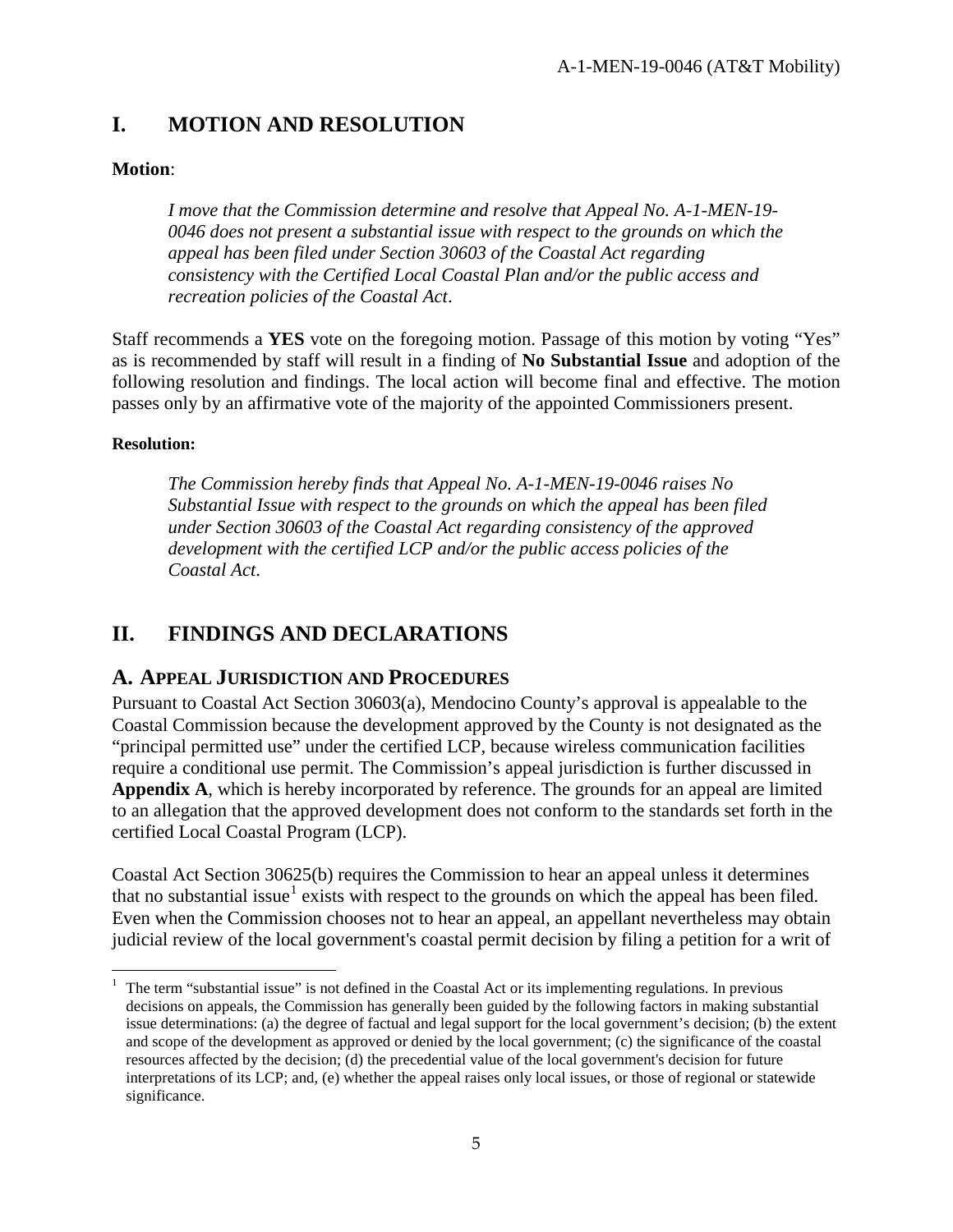mandate pursuant to Code of Civil Procedure, Section 1094.5. Commission staff has analyzed the administrative record for the approved project, including, but not limited to, the County's Notice of Final Action (NOFA) for the development (**Exhibit 10**), the appellant's claims (**Exhibit 11**), and the relevant requirements of the certified LCP (**Appendix C**). Staff is recommending that the Commission find that the appeal raises no substantial issue with respect to the grounds on which the appeal was filed.

In this case, because the staff is recommending that the appeal raises no substantial issue, the Commission will hear arguments and vote on the substantial issue question. Generally, and at the discretion of the Chair, qualified persons will have three minutes per side to address whether the appeal raises a substantial issue. The only persons qualified to testify before the Commission on the substantial issue question are the applicant, the appellant, and persons who made their views known before the local government (or their representatives), and the local government. Testimony from other persons regarding substantial issue must be submitted in writing. It takes a majority of Commissioners present to find that no substantial issue is raised.

If the Commission determines that the appeal does not raise a substantial issue, the local government approval will stand. If the Commission determines that the appeal does raise a substantial issue, the Commission would continue the *de novo* portion of the appeal hearing to a subsequent meeting.

## <span id="page-5-0"></span>**B. LOCAL GOVERNMENT ACTION**

The Mendocino County Planning Commission approved Coastal Development Use Permit (CDP) No. U-2017-0034 with special conditions on May 16, 2019. The approved CDP authorizes the construction and operation of a wireless communication facility (WCF) consisting of a 135-foot-tall-monopine (telecommunications structure designed to resemble a conifer tree) and various accessory equipment, detailed further below (**Section II-D**). The County granted its approval of CDP No. U-2017-0034 subject to 31 special conditions, including, but not limited to, conditions concerning the protection of visual resources, biological resources, water quality, hazards, cultural resources, land use compatibility, and public safety, by requiring, in part, the following (see **Exhibit 10** , pgs. 2-6, for all required conditions):

- (1) Visual Resources (Special Conditions 1, 2, 5, 7, 8 and 9)
	- a) Limitations on the height of the monopine and diameter of the branches.
	- b) Limitations on tree removal to ensure visual screening.
	- c) Subdued colors and non-reflective materials for the approved structures.
	- d) Non-glaring exterior light fixtures.
	- e) Yearly reports assessing visual impacts to be completed for a period of five years. The reports must assess surrounding vegetation growth and provide a color assessment to determine fading of structural materials.
- (2) Biological Resources (Special Conditions 13, 14, 15, and 21)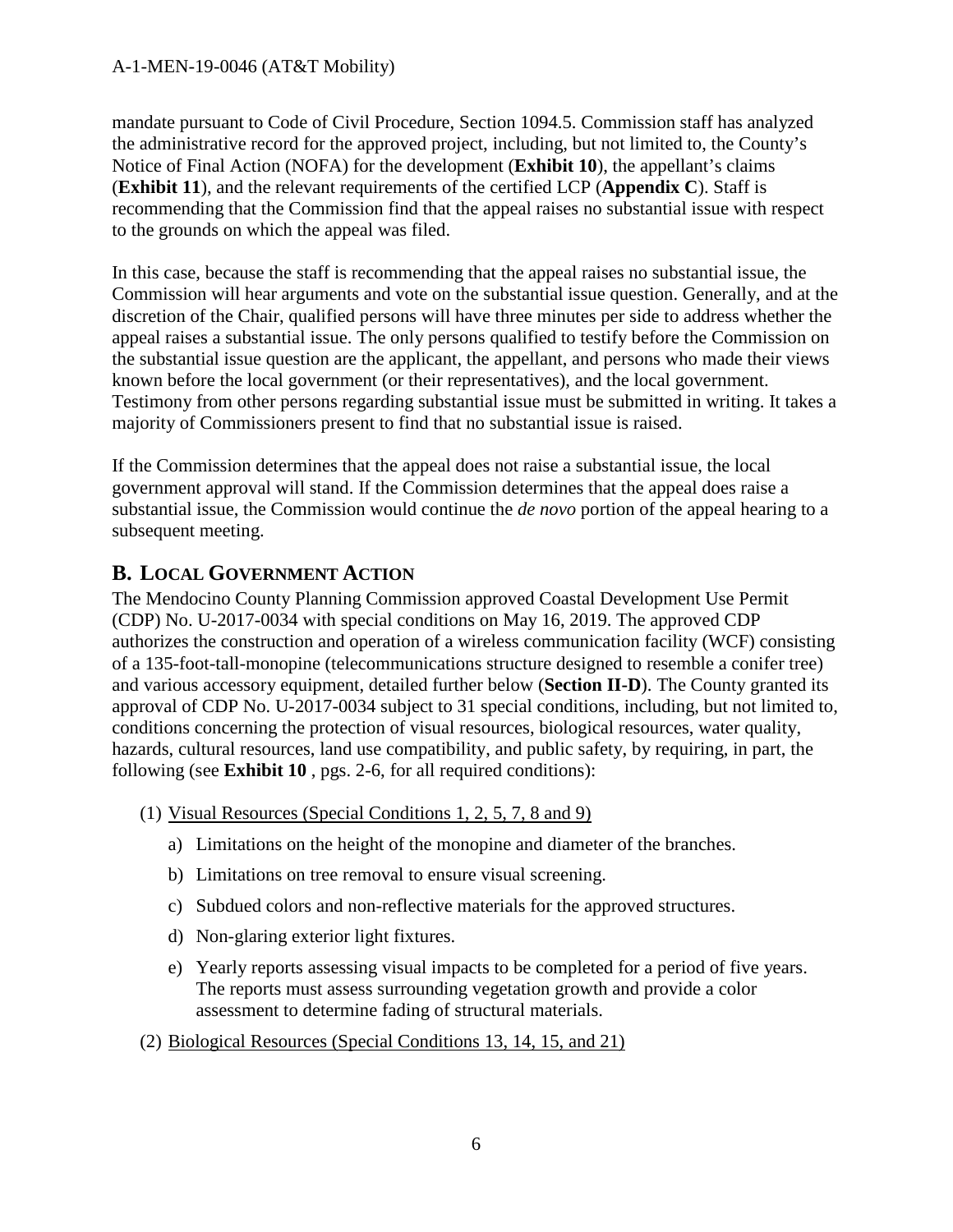- a) Measures to protect nesting birds and potential bat roosts by limiting the scheduling window for construction and, if necessary, requiring preconstruction surveys to be reviewed by the California Department of Fish and Wildlife.
- b) Washing tires and heavy equipment undercarriages prior to entering the site to ensure the removal of any invasive plant seeds.
- c) Equipping generators with mufflers and spark arrestors to ensure noise levels do not exceed 50 dBa at the nearest off site residence; limiting routine testing and maintenance to weekdays between 8:30 a.m. and 4:30 p.m.; and, if necessary, requiring the generator to be enclosed by a noise barrier shelter designed by an acoustical engineer.
- (3) Water Quality (Special Conditions 11, 18, 19, 20, and 28)
	- a) Measures to contain hazardous substances by requiring a Hazardous Materials Management Plan (HMMP), should fuel storage at the site exceed safety thresholds.
	- b) Following the completion of earth disturbance, restoring all disturbed portions of the project site back to their original contours.
	- c) Limiting construction to the project footprint.
	- d) Requiring that the new access road to the project site be graveled at a bare minimum and ensuring that the materials comply with regulations regarding asbestos content.
	- e) Before the commencement of operations, requiring the removal of all surplus construction materials and debris, including cleared vegetation, to be disposed of at an authorized facility. In addition, requiring that the site be kept free of refuse.
	- f) Employing Best Management Practices, which include erosion control measures, drainage controls, minimal vegetation removal, and limiting the timing of work to be during the dry season (May 15 to October 15), unless a registered civil engineer prepares an Erosion and Sedimentation Prevention Plan, to be submitted and approved by the County Planning Department.
- (4) Hazards (Special Conditions 22, 27, and 31)
	- a) Requiring compliance with CalFire safety requirements, including ensuring that equipment buildings and enclosures be equipped with automatic fire extinguishing systems acceptable to CalFire.
	- b) Requiring inspections by a licensed structural engineer to assess the structural integrity of the authorized WCF every ten years. Inspections would also be required following significant storm or seismic events.
- (5) Cultural Resources (Special Condition 17)
	- a) Measures to protect archaeological resources, so that if these resources are encountered on the site during ground disturbance, further ground disturbance must be halted until Mendocino County Code requirements for inadvertent archaeological discoveries have been satisfied.
- (6) Public Safety (Special Conditions 26 and 30)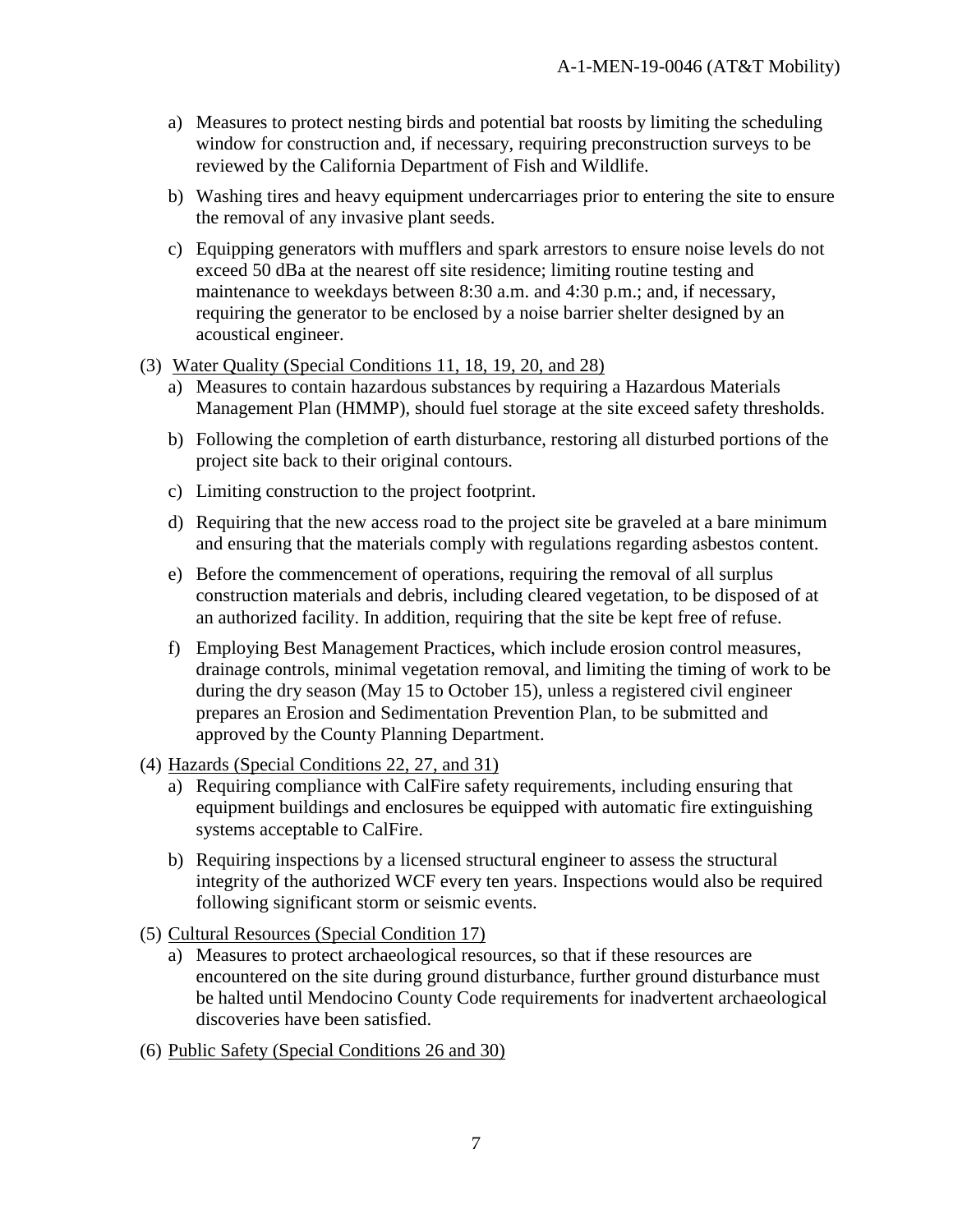- a) Requiring one or more warning signs consistent with FCC and ANSI regulations be displayed in close proximity to the antenna tower, in addition to requiring that the WCF comply with all standards of the American National Standards Institute.
- b) Requiring an identification sign for each company responsible for operation and maintenance of facilities at the site that lists the name, address, and emergency telephone number of the responsible party. The sign be posted at a conspicuous location outside the perimeter of the WCF.

## <span id="page-7-0"></span>**C. FILING OF APPEAL**

The Coastal Commission's North Coast District Office received the County's Notice of Final Local Action on June 6, 2019 (**Exhibit 10**). On June 20, 2019, the Commission received an appeal of the County's approval from Annemarie Weibel. The appeal was filed in a timely manner, within 10 working days of receipt by the Commission of the County's Notice of Final Action (**Exhibit 11**). The appeal raises contentions related to visual resources, biological resources, water quality, hazards, cultural resources, land use compatibility, County procedure, and public safety concerns related to electromagnetic frequencies (EMF). In summary, the appeal contends the following:

- Contention #1: The project approved by the County does not adequately protect visual resources, because the "monopine" structure would degrade the visual quality of the site and be out of character with the secluded rural residential area.
- Contention #2: The project approved by the County does not adequately protect biological resources, because sound and artificial light pollution could have harmful impacts on animal life and habitats, including bald eagles and ospreys with the potential to nest in the general vicinity.
- Contention #3: The project approved by the County does not adequately protect water quality, because it failes to address the potential for accidental diesel spills that could pollute Big Salmon Creek.
- Contention #4: The project approved by the County does not address potential hazards, including (a) fire risk, (b) seismic risk, and (c) structural integrity.
- Contention #5: The project approved by the County does not adequately protect cultural resources, because the cultural resources analysis was insufficient; the County did not consider potential impacts to nearby cemeteries; and there was no requirement for tribal monitoring during ground disturbance activities.
- Contention #6: The project approved by the County is incompatible with adjacent land uses, because the County did not address the project's construction and operation impacts as they relate to (a) the number of trips to and from disposal sites; (b) the overall number of vehicles and workers; (c) the grading required for the new driveway; and (d) the amount of water that would be needed for dust control. In addition, the appeal contends that the project approved by the County (e) does not comply with applicable land use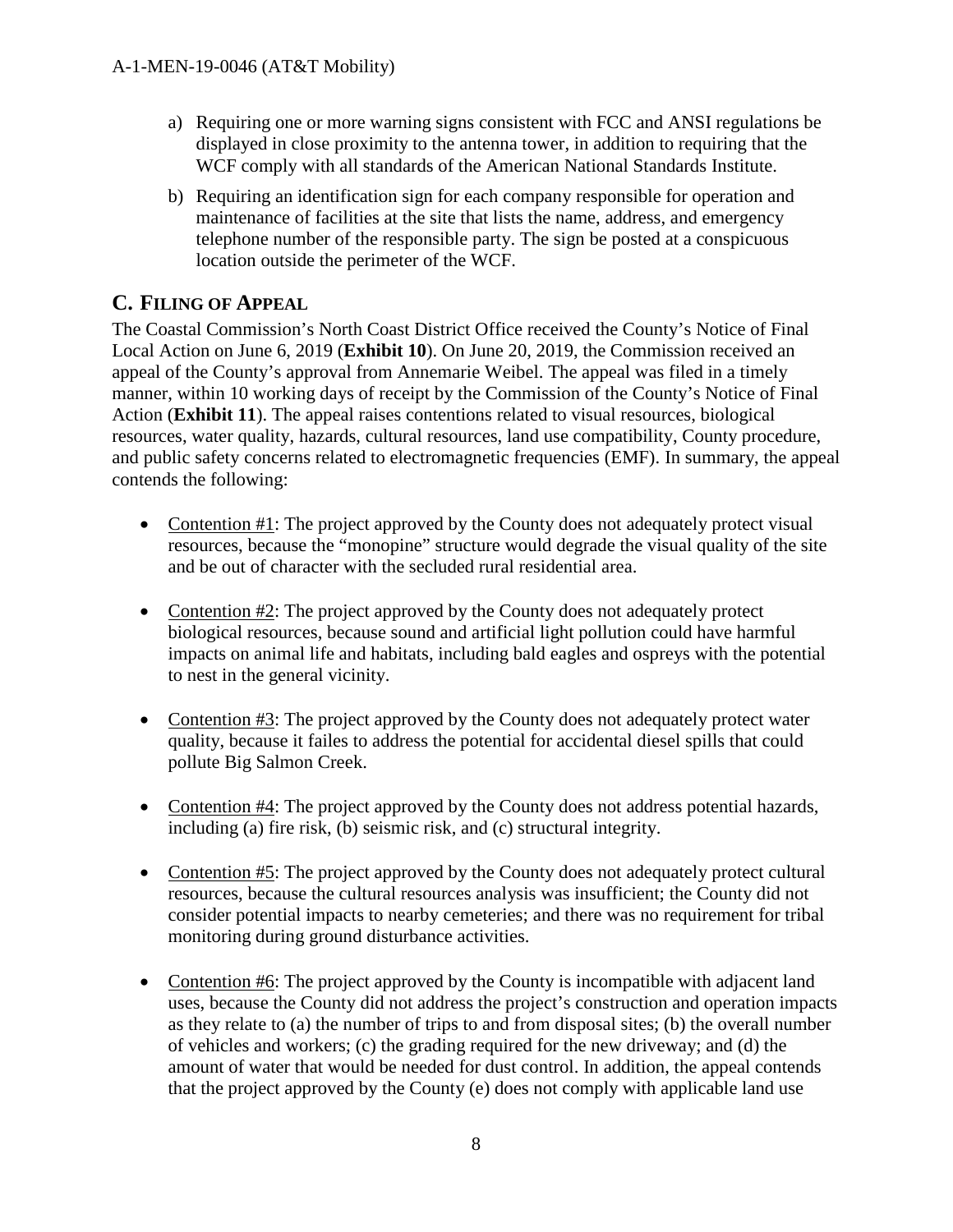regulations; (f) utilizes industrial type warning signs in a residential zone; and (g) would ultimately lead to lower real estate values.

- Contention #7: The County did not follow proper permit procedures resulting in a failure to maximize public participation.
- Contention #8: The project approved by the County does not protect public health and safety because it fails to consider EMF radiation impacts.

The appellant submitted supplemental information to the appeal letter on July 12, 2019, after the close of the appeal period (see **Exhibit 11**, pgs. 12-21). The Commission may only accept information after the close of the appeal period that clarifies existing contentions; the Commission cannot accept any new appeal contentions. The clarifying statements that relate to existing contentions are incorporated into the analysis of appellant's contentions discussed further below (**Section II-F)**.

## <span id="page-8-0"></span>**D. PROJECT DESCRIPTION**

The approved CDP authorizes the construction and operation of a wireless communication facility (WCF) consisting of a 135-foot-tall "monopine" (telecommunications structure consisting of a steel pole designed to resemble a conifer tree) and various accessory equipment, detailed below. The tower itself would be 128 feet in height with 12 antennas, 19 remote radio units (RRUs), four surge suppressors, two 4-foot microwave dishes, and 7 feet of faux "branches" making up the crown of the "tree," resulting in a total height of 135 feet. Additional project elements approved under the County CDP include (1) removing an existing shed; (2) establishing a gravel driveway for site access; (3) trenching of power/telco fiber optic to the site; (4) constructing a 6-foot high wooden fence; (5) pre-manufactured walk-in equipment cabinet with two shielded downcast lights with motion sensors and auto shutoff timers; (6) constructing a 66-foot high by 34-foot and 6-inch-long retaining wall at the southeast corner of the facility; and (7) use of a 15KW DC diesel generator, which would require 54 gallons of diesel fuel, and would be used as a backup for emergency power only. All approved facilities would be located within a 1,800-square-foot fenced compound.

The facility would operate 24 hours a day, 7 days a week. Maintenance workers would visit the site approximately once a month. The generator would emit minimal noise, turning on once a week for 15 minutes for maintenance purposes, limited to Monday through Friday between 8:30 a.m. and 4:30 p.m. and during emergency power outages. The project footprint would be located within a 1,800 square-foot fenced compound. The tower would be built to provide colocation opportunities for future carriers or public safety entities.

AT&T's objective for the proposed WCF is to provide wireless hi-speed broadband internet to nearby residences and to fill a significant mobility coverage gap in the subject rural area. In order to execute this objective, AT&T requires a direct line of site from the WCF to residences, which can be achieved with a taller tower that reaches as many homes in the targeted areas as possible. AT&T's goal is to not only meet its minimum coverage objective, but to exceed that goal to maximize the amount of houses that would receive its internet and cellular services.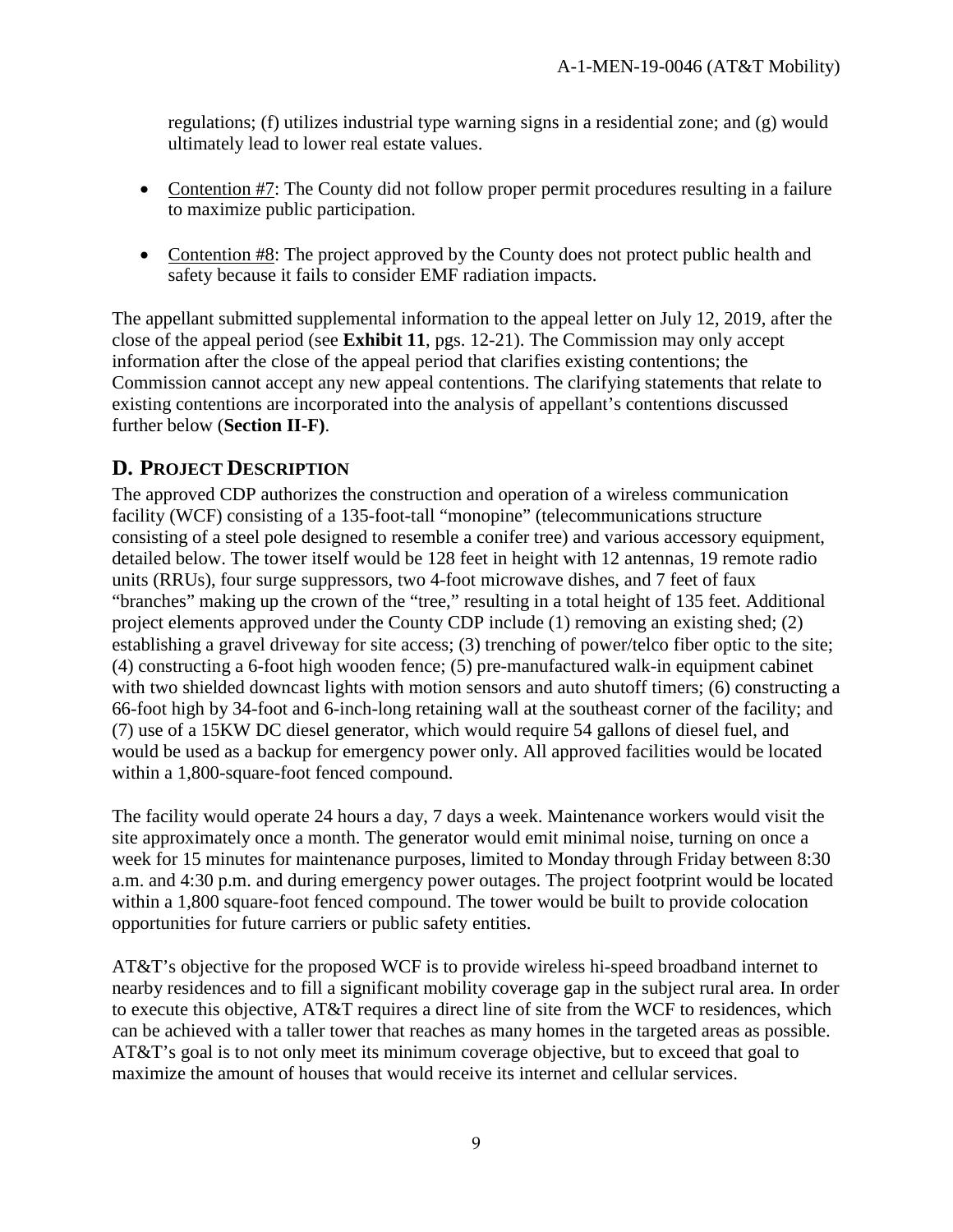## <span id="page-9-0"></span>**E. ENVIRONMENTAL SETTING**

The approved project site is located at 30660 Navarro Ridge Road on Navarro Ridge, approximately 5 miles southeast of the unincorporated community of Albion in Mendocino County (APN 126-230-33) (see **Exhibits 1-4**). The subject property is owned by Lord's Land Ministries, which is associated with the organization titled "Youth with a Mission Mendocino Coast<sup>[2](#page-9-2)</sup>." The property is used as a Christian retreat center, where the maximum height of existing structures is approximately 30 feet. AT&T Mobility would lease an approximately 1,800 squarefoot portion of the 29-acre property for the proposed WCF project.

The site is surrounded by second growth redwoods, Douglas-firs, and an assortment of existing structures on the north side of Navarro Ridge Road. The development would be located within a disturbed area of the parcel that is not mapped as an Environmentally Sensitive Habitat Area (ESHA).The site's elevation is approximately 656 feet, which maximizes coverage capabilities, allowing AT&T to exceed its FCC coverage objective. The nearest residence is approximately 680 feet south of the tower location. The subject parcel is located near the inland edge of the coastal zone boundary, which bisects the northeastern corner of the parcel.

The parcel has two land use plan designations, which includes Rural Remote Residential Minimum 20-Acre Parcel Size (RMR 20) and Forest Land (FL 160), and three zoning classifications, including Rural Remote Residential (RMR 20), Forest Land, and Timber Production (see **Exhibit 5**). The approved development would be located entirely within the portion of the property with the RMR 20 designation and zoning classification (see **Exhibit 10**, pg. 10).

The property is not located in an LCP-designated "Highly Scenic Area" (HSA), though it is adjacent to a designated HSA (see **Exhibit 3**). The proposed development would not be visible from significant coastal public vantage points, including from either Highway 1 or Highway 128 (see **Exhibit 8**), because the site is naturally shielded due to topography and intervening forest vegetation from those vantage points (see **Exhibits 7** and **8**).

## <span id="page-9-1"></span>**F. ANALYSIS OF APPELLANT'S CONTENTIONS**

 $\overline{a}$ 

The appeal filed by Annemarie Weibel is attached as **Exhibit 11**. The appeal raises contentions related to visual resources, biological resources, water quality, hazards, cultural resources, land use compatibility, County procedure, and public safety related to electromagnetic frequencies (EMF). As set forth in Section 30603 of the Coastal Act, after certification of its LCP, an appeal of a local government-issued CDP for a development that is not located between the first public road and the sea is limited to allegations made on the grounds that the approved development does not conform to the standards set forth in the certified LCP. As discussed below, the Commission finds that all but one (Contention #8) of the contentions raised by the appellant presents valid grounds for appeal, but none raise a substantial issue of conformance of the approved development with the policies of the certified LCP. The different contentions are discussed in greater detail below. The relevant policies are shown in **Appendix C**.

<span id="page-9-2"></span><sup>&</sup>lt;sup>2</sup> More information on the organization can be found here: https://ywammendocino.org/ The history of the site's use is available here:<https://ywammendocino.org/history/>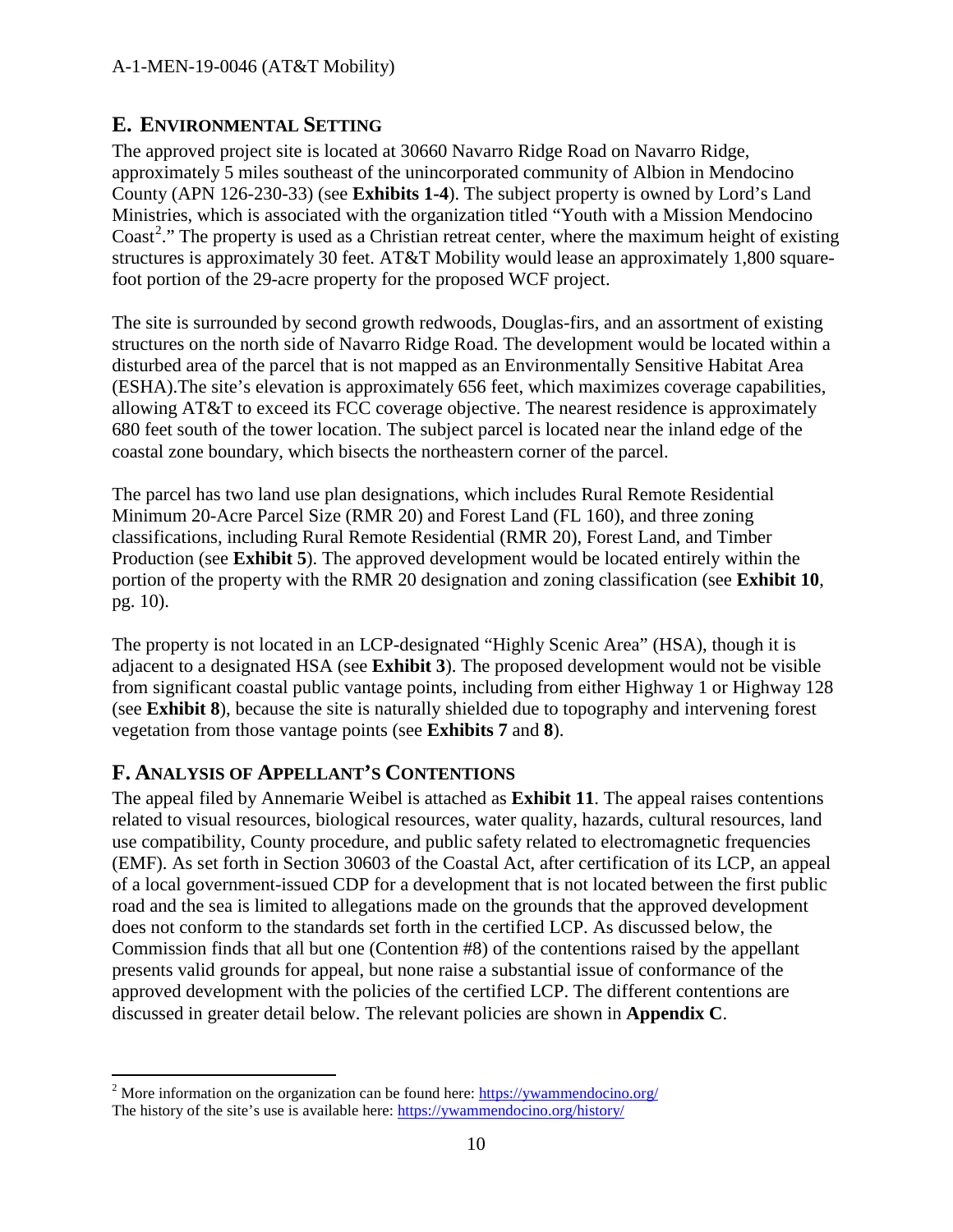## **1. Contentions Related to Visual Resources**

The appeal contends that the project approved by the County does not adequately protect visual resources, because the monopine structure would degrade the visual quality of the site and would be incompatible with the character of the surrounding rural residential area.

## Applicable Policies

The Mendocino County Land Use Plan (LUP) has several policies protecting visual resources that are applicable to the proposed development. Specifically, LUP Policy 3.5-1 states (emphasis added):

*The scenic and visual qualities of Mendocino County coastal areas shall be considered and protected as a resource of public importance. Permitted development shall be sited and designed to protect views to and along the ocean and scenic coastal areas, to minimize the alteration of natural land forms, to be visually compatible with the character of surrounding areas and, where feasible, to restore and enhance visual quality in visually degraded areas. New development in highly scenic areas designated by the County of Mendocino Coastal Element shall be subordinate to the character of its setting.* 

LUP Policy 3.5-5 states in part:

*Providing that trees will not block coastal views from public areas such as roads, parks and trails, tree planting to screen buildings shall be encouraged…* 

In addition, Mendocino County Coastal Zoning Code (CZC), which makes up the Implementation Plan (IP) of the certified LCP, adds to the above-mentioned LUP policies. Specifically, CZC Section 20.504.020 states, in part, as follows:

 *(C) Development Criteria.* 

*(1) The scale of new development (building height and bulk) shall be within the scope and character of existing development in the surrounding neighborhood.* 

*…* 

 *(4) Building materials and exterior colors shall be compatible with those of existing structures.* 

*…* 

*(D) The scenic and visual qualities of Mendocino County Coastal Areas shall be considered and protected as a resource of public importance. Permitted development shall be sited and designed to protect views to and along the ocean and scenic coastal areas, to minimize the alteration of natural land forms, to be visually compatible with the character of surrounding areas and, where feasible, to restore and enhance visual quality in visually degraded areas…*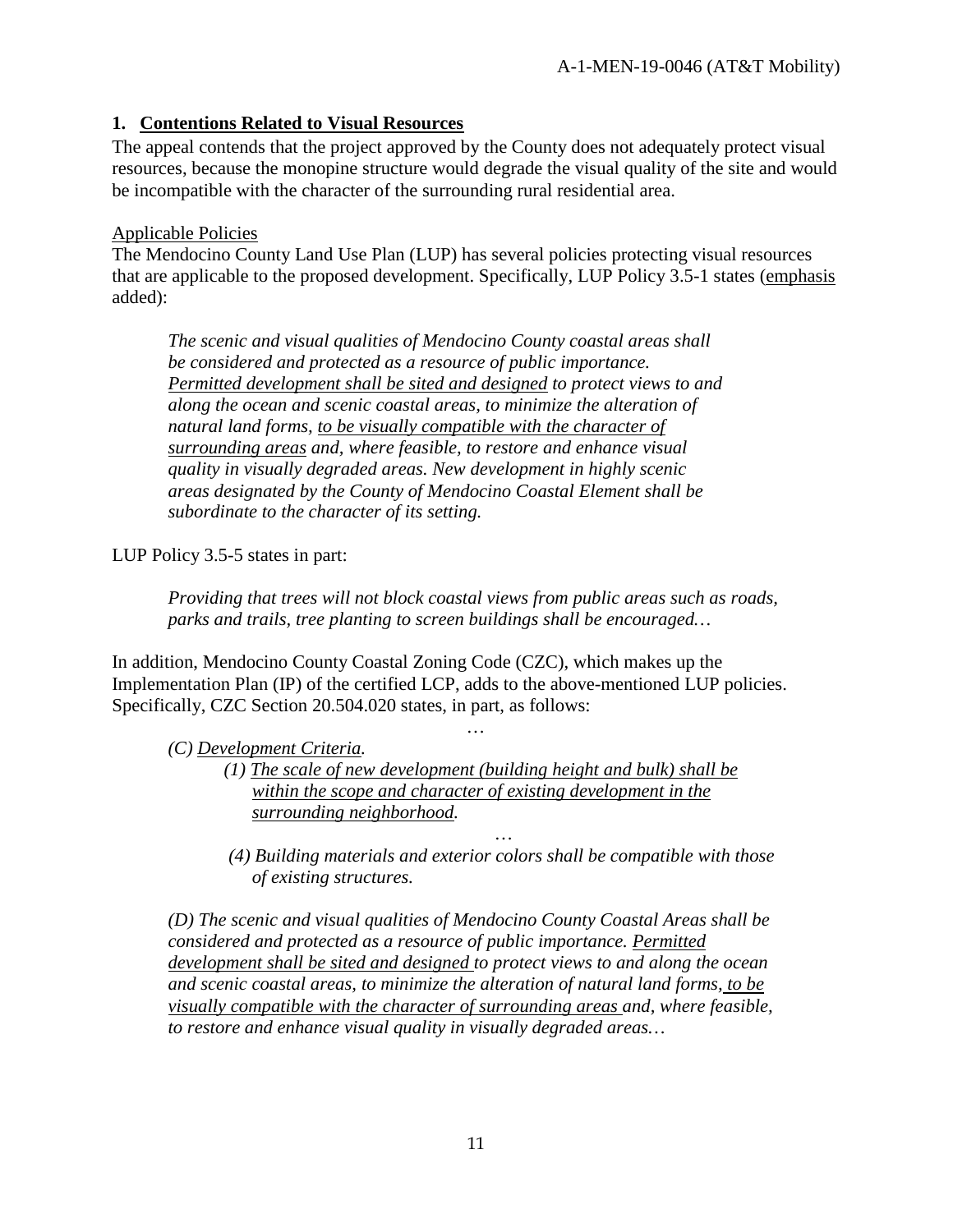#### Discussion

The proposed development is not located in a designated Highly Scenic Area (HSA) or within a designated conditional HSA under the County's certified LCP (see **Exhibit 3**). HSAs have been identified on the certified LUP maps. The certified LUP maps also include conditional HSAs, which are designated areas that are east of Highway 1 that would be designated as an HSA *if* the new development would be visible from Highway 1. Based on the County's visual analysis and Commission staff's street view photos (**Exhibits 7** and **8**), the approved development would not be visible from Highway 1 and therefore would not fall within a conditional HSA. Because the site does not fall within a designated HSA or within a conditional HSA, the various LCP policies that relate to development in such designated HSAs do not apply to the subject development.

Although not subject to the policies governing HSAs, the certified LCP incorporates Section 30251 of the Coastal Act as enforceable LCP policies (such as LUP Policy 3.5-1 and IP Sec. 20.504.020(D), see **Appendix C** for the full list of applicable policies). LUP Policy 3.5-1 requires in part that permitted development be sited and designed to protect views to and along the ocean and scenic coastal areas, to minimize the alteration of natural land forms, and to be visually compatible with the character of surrounding areas.

Because the approved WCF would be located on a forested ridge surrounded by conifer trees, the applicant is proposing to design the tower with a monopine design, which is meant to resemble a conifer tree, in order to reduce aesthetic impacts. The applicant prepared a visual assessment for the proposed monopine structure (see **Exhibit 7**, pgs. 1-5), which demonstrates that only limited portions of the structure would be visible above existing vegetation in the project vicinity. The visual assessment shows that with the approved siting of the WCF monopine, the structure would be slightly visible from the following vantage points: (1) the driveway looking southeast at the site; (2) Navarro Ridge Road looking northeast at site; and (3) Navarro Ridge Road looking southeast at the site. The subject site is approximately three miles inland from the coast near the inland boundary of the coastal zone. The monopine would not be visible from public vantage points, such as Highway 1, Highway 128, or from public beaches or coastal access points (see **Exhibit 2** and **Exhibit 8**, pgs. 1-7). The proposed development is naturally shielded from coastal vantage points due to topography and existing trees in the area.

In addition to the "stealth" monopine design to promote compatibility with the character of the surrounding area, the County's approval includes enforceable conditions (compiled in **Exhibit 10**, pgs. 2-6**)** related to the protection of visual resources, including: (1) limitations regarding height of the monopine structure and the diameter of the faux "branches;" (2) limitations on tree removal to ensure visual screening; (3) subdued colors and non-reflective materials for the approved structures; (4) non-glaring exterior light fixtures; and (5) required submittal of yearly monitoring reports to the County for a period of five years to assess potential visual impacts. County condition #8 specifically requires that the monitoring report "assess surrounding vegetation growth, including height and density in the vicinity, and a color assessment to assess fading of material." The condition states that the "replacement or remediation of the wireless facility shall be performed by the applicant if required by the [County]."

The County's conditions of approval regarding the limitations on the height and diameter of the monopine also include a provision that states that the structure cannot be modified without a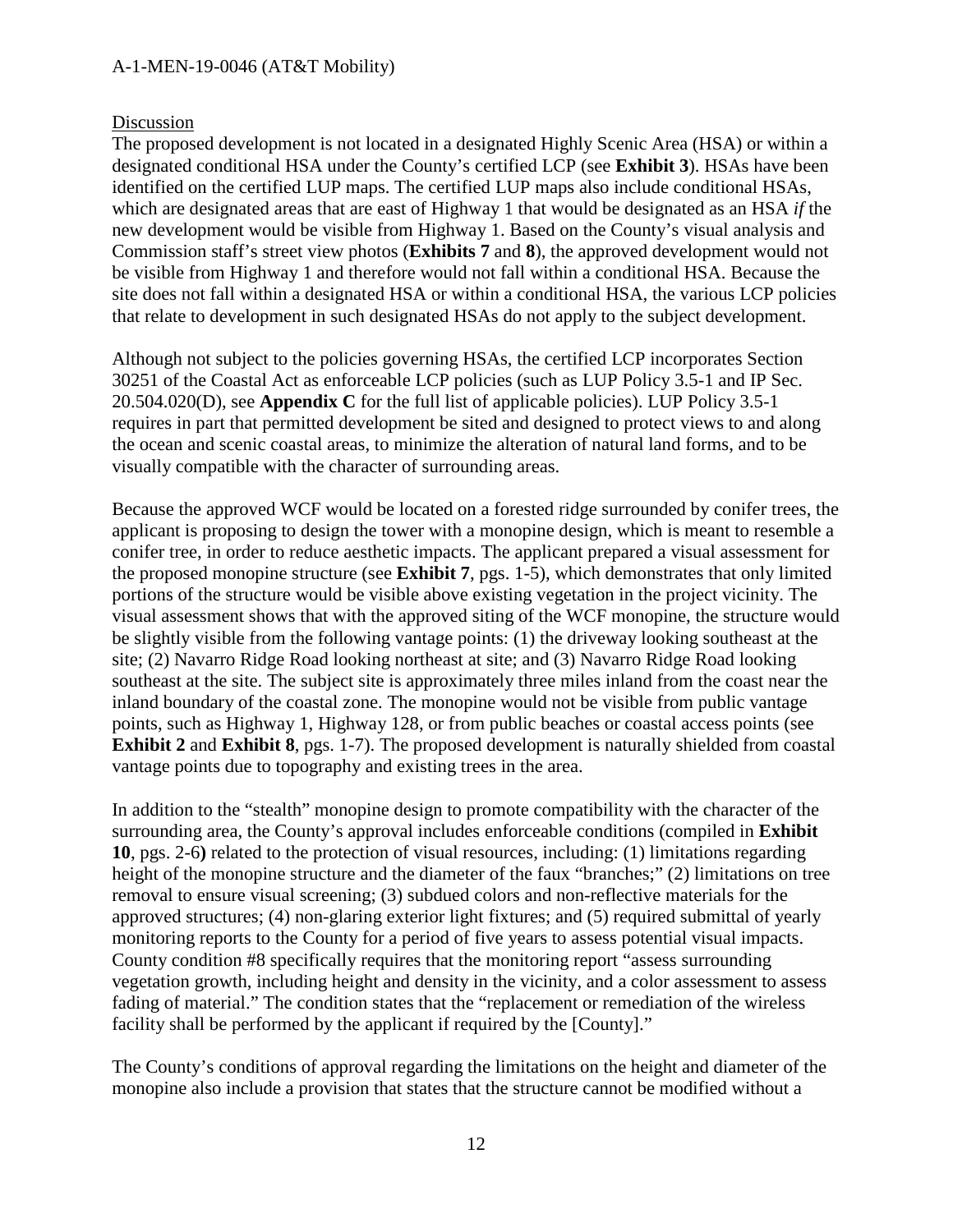permit amendment or a new coastal development use permit (see conditions #1 and #4, provided in **Exhibit 10**, pg. 2). The limitations on tree removal help ensure that the structure would continue to be shielded by existing vegetation and it also includes a provision that states future tree removal cannot occur without a permit amendment or a new CDP (see condition #2, provided in **Exhibit 10**, pg. 2). The requirement that the proposed structures utilize subdued colors and non-reflective materials to blend in with its surroundings is reinforced by the fact that the County Planning Department staff would need to approve color samples for these structures prior to construction to ensure the condition requirements are met. Non-glaring exterior light fixtures also limits the potential for adverse visual impacts. The required yearly reports would ensure that visual impacts would be assessed on an ongoing basis, with requirements that the applicant replace or remediate the structures should the colors undergo fading or if surrounding vegetation no longer screens the development.

Finally, the appellant suggests various project alternatives that have the potential to avoid adverse impacts on visual and other coastal resources. The appellant argues that adequate cell reception and broadband exist within the project vicinity, because a Verizon tower is located 0.5 mile away, and AT&T has already planned another tower just 2.5 miles west of the subject site. In addition, the appellant asserts that U.S. Cellular, Verizon, Further Reach and Mendocino Satellite all provide sufficient phone and internet service for the community as well as emergency response capabilities. The appellant contends that other towers planned for Potter Valley and Manchester communities could provide these services. The appellant suggests the use of fiber-optic cables, which the appellant asserts are safer and provide faster service than WIFI (see **Exhibit 11**).

In support of the subject CDP application, the applicant prepared a "Project Support Statement" that describes the project's objectives and includes an alternative site analysis. As previously stated in **Section II-D** of this report, AT&T's objectives are to provide high-speed internet and cellular service to underserved areas. During the design phase, radio frequency engineers study many variables including surrounding tree heights and densities, neighboring hill tops, and population densities to achieve FCC's track census block mandates of reaching precise coverage objectives per designated area. AT&T considered one potential co-location opportunity in the vicinity but found that it would not meet its FCC coverage objective. AT&T also considered siting the WCF on another property on Navarro Ridge Road zoned for Rangelands uses, but it was not chosen because: (1) there were more residences in the neighboring vicinity; (2) there was less tree canopy at that site to reduce potential visual impacts; (3) the site would require multiple setback waivers; and (4) the coverage capability was lower than what could be achieved at the subject site. The applicant's alternatives analysis helps demonstrate that the alternative site would have potentially resulted in more significant visual impacts as well as the conversion of agricultural lands to a non-agricultural use. The selected project site is evidentially the less environmentally damaging feasible alternative. Thus, the County's approval demonstrates that while project alternatives were considered, the approved project, as conditioned, both protects visual resources and satisfies the project objective.

Therefore, for the reasons discussed above, there is a high degree of legal and factual support for the County's decision that the development as approved would be sited and designed to protect views, to minimize the alteration of natural land forms, and to be visually compatible with the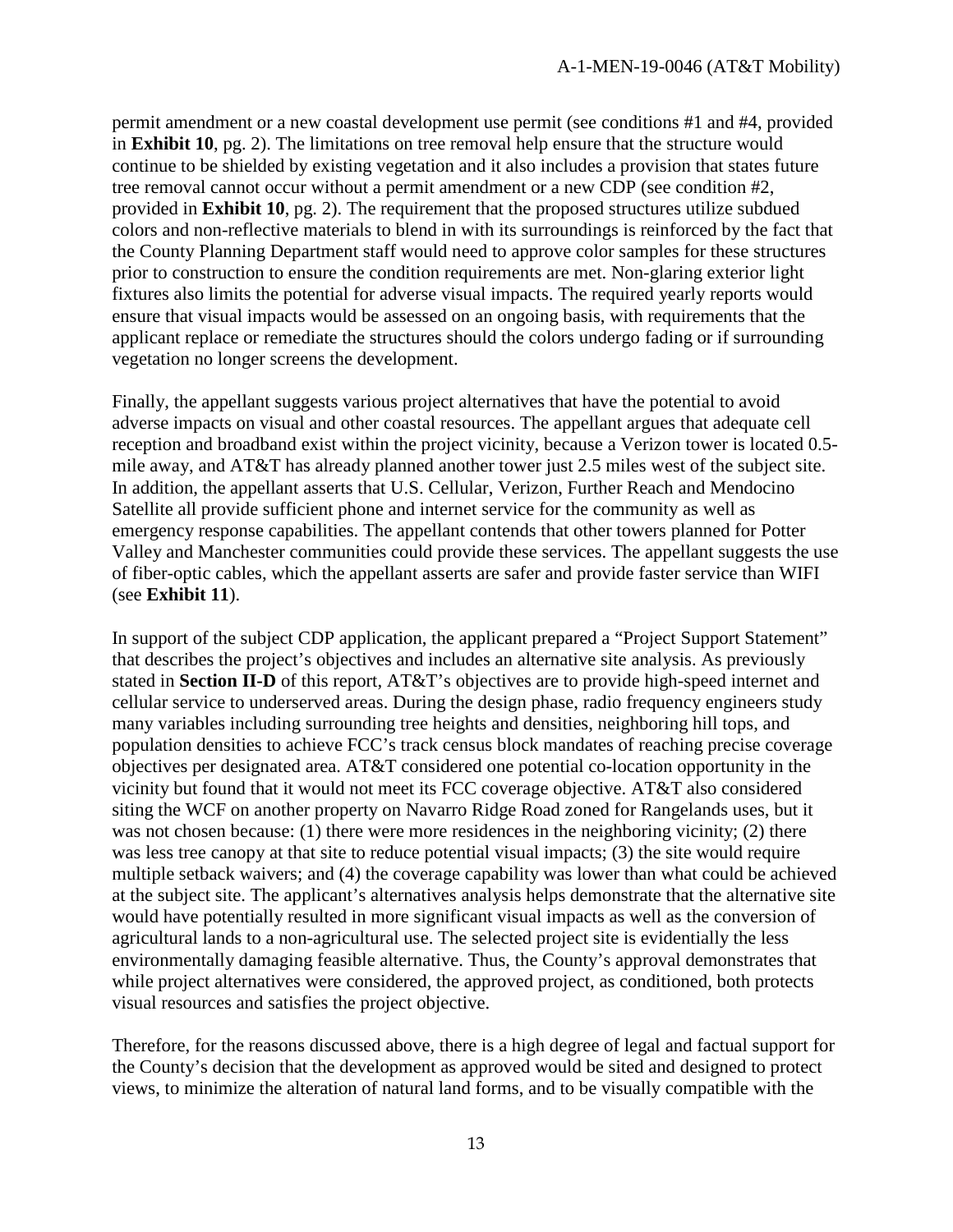character of the surrounding area. In addition, the approved CDP includes enforceable conditions limiting the size of the monopine structure, total amount of tree removal allowed, the colors and reflectivity of materials for the approved structures, and exterior light fixtures, which together protect visual resources consistent with the LCP. As such the Commission finds that the contentions related to visual resources discussed above do not raise a substantial issue of conformance of the project as approved with the policies and standards of the certified LCP.

## **2. Contentions Related to Biological Resources**

The appeal contends that the project approved by the County does not adequately protect ESHA, because sound and artificial light pollution from the WCF could have adverse impacts on animal life and habitats, including bald eagles and osprey with the potential to nest in the general project vicinity.

## Applicable Policies

The County's certified LCP has numerous policies that govern the protection of ESHA, including specific policies related to the protection of wetlands, dunes, riparian areas, and pygmy forest habitat. Page 40 of the LUP defines ESHA similar to how it is defined under Section 30107.5 of the Coastal Act:

*Any areas in which plant or animal life or their habitats are either rare or especially valuable because of their special nature or role in an ecosystem and which could be easily disturbed or degraded by human activities and developments.* 

LUP Policy 3.1-2 states in part (emphasis added):

*Development proposals in environmentally sensitive habitat areas such as wetlands, riparian zones on streams or sensitive plant or wildlife habitats (all exclusive of buffer zones) including, but not limited to those shown on the Land Use Maps, shall be subject to special review to determine the current extent of the sensitive resource…*

In addition, LUP Policy 3.1-5 requires the establishment of buffer areas adjacent to all ESHA, and CZC Section 20.496.015 states that development has the potential to impact an ESHA if the development is proposed to be located within 100 feet of an ESHA or has the potential to negatively impact the long-term maintenance of the habitat (see **Appendix C** for all applicable LCP policies).

## Discussion

The County-approved project is not within or adjacent to a mapped ESHA, according to both the County's certified LUP resource maps and current maps from the California Natural Diversity Database (CNDDB).<sup>[3](#page-13-0)</sup> The approved WCF would be constructed adjacent to existing trees, specifically second-growth redwoods and Douglas Firs. As noted in the Cultural Resources Report, "The project vicinity has been impacted by disturbances such as logging virgin growth

<span id="page-13-0"></span> $\overline{a}$  $3$  RareFind 5 and BIOS 5, accessed by Commission staff July 23, 2019 [\(https://www.wildlife.ca.gov/Data/CNDDB/Maps-and-Data#43018407-rarefind-5\)](https://www.wildlife.ca.gov/Data/CNDDB/Maps-and-Data#43018407-rarefind-5).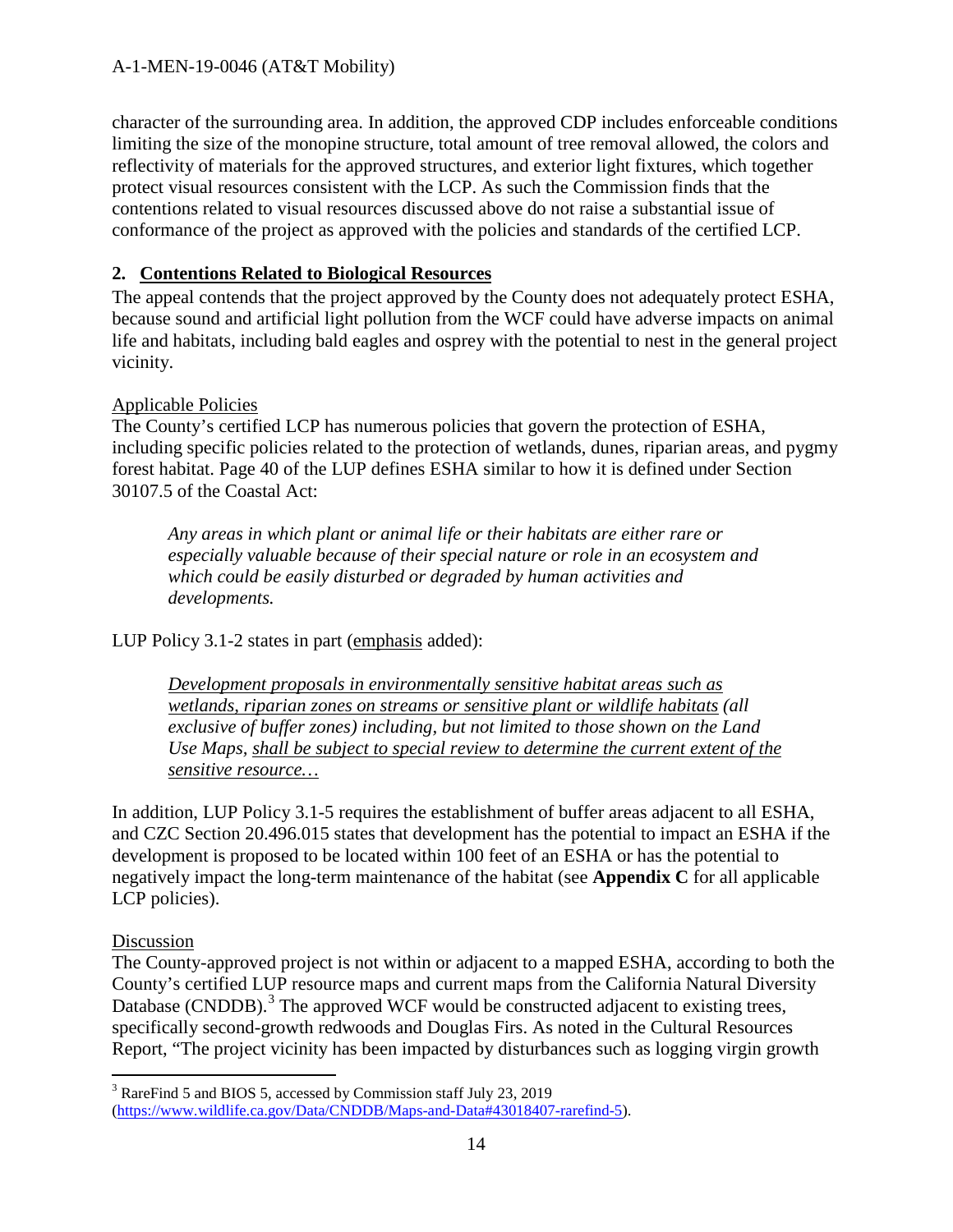redwoods, the construction of a religious camp and roads, plus the placement of existing utilities" (see **Exhibit 9**, pg. 6). There also are nearby existing structures on the property, including (as described in the appeal and shown on the applicant's plan set) a pig pen, chicken coop, sandbox, swing set, volleyball net, horse shoe pit and fire pit. Essentially, the surrounding property outside of the approved project area is already developed with a variety of structures supporting religious assembly, and residential and accessory uses (see **Exhibit 4** and **6**).

The appellant contends that the County-approved project has the potential to impact animal life and degrade its habitat, because of sound pollution and light pollution. Specifically the appeal states that "constant humming up to 50 dBA is definitely way louder (by 20 dBA) than the sounds in a quiet rural area." The power supply components needed to support the WCF are the aspects of the approved project that involve new sound levels in the area. The County's analysis of the project's noise impacts in its adopted environmental document found that noise levels would not permanently increase under the project, because the proposed generator to support the power supply for the facility would only be needed for emergency situations during periods of energy transmission interruption and for routine testing purposes. The approved County permit includes a special condition to limit noise impacts, specifically condition #21, which requires that the generator be equipped with mufflers and spark arrestors and is not to produce noise levels exceeding 50 decibels (dBA) at the nearest off-site residence, which is approximately 680 feet away (see **Exhibit 10**, pg. 5). For comparison, the specified noise level in the condition (50 dBA) is equivalent to the noise level of a refrigerator, an office work environment, or a quiet residential neighborhood.<sup>[4](#page-14-0)</sup> The County's condition also limits routine testing and maintenance of equipment to weekdays between 8:30 a.m. and 4:30 p.m., and if necessary, the noise barrier shelter would need an enclosure designed by an acoustical engineer that would be oriented and screened to limit excessive noise to surrounding residences. Although the appellant asserts that 50 dBA is louder than the noises in the surrounding rural area, there is no evidence to support that these noise levels would have adverse impacts on biological resources.

As mentioned above, the project is not located within a mapped ESHA, and the subject site is disturbed and has been previously cleared. Furthermore, the project area is not sited adjacent to known ESHA, such as a rare forest type or rare species habitat based on information included with the local record that describes the surrounding habitat as second-growth redwood forest (**Exhibit 9**, pg. 3) and based on the mapping resources discussed above. Finally, the County referred the project to CDFW for review and comment, and CDFW staff did not raise any specific concerns on the proposal with respect to effects on biological resources.

The appellant also contends that artificial lights would have a "negative and deadly effect" on biological resources, because these lights can cause birds to migrate at unnatural times and thereby impact nesting and foraging behaviors and opportunities. The appellant also asserts that artificial light at night has exposed seabirds to increasing threat, causing disorientation that makes them vulnerable to predation, vehicle collisions, starvation, dehydration, or poaching. According to information included in the local record and in the CEQA document adopted for the project by the County, the project includes the installation of two new exterior lights, which would be down-tilt lights with motion sensors and automatic shutoff timers located within the walk-in equipment cabinet within the fenced lease area. The County's approval includes a

 $\overline{a}$ 

<span id="page-14-0"></span><sup>&</sup>lt;sup>4</sup> Se[e https://chchearing.org/noise/common-environmental-noise-levels/.](https://chchearing.org/noise/common-environmental-noise-levels/)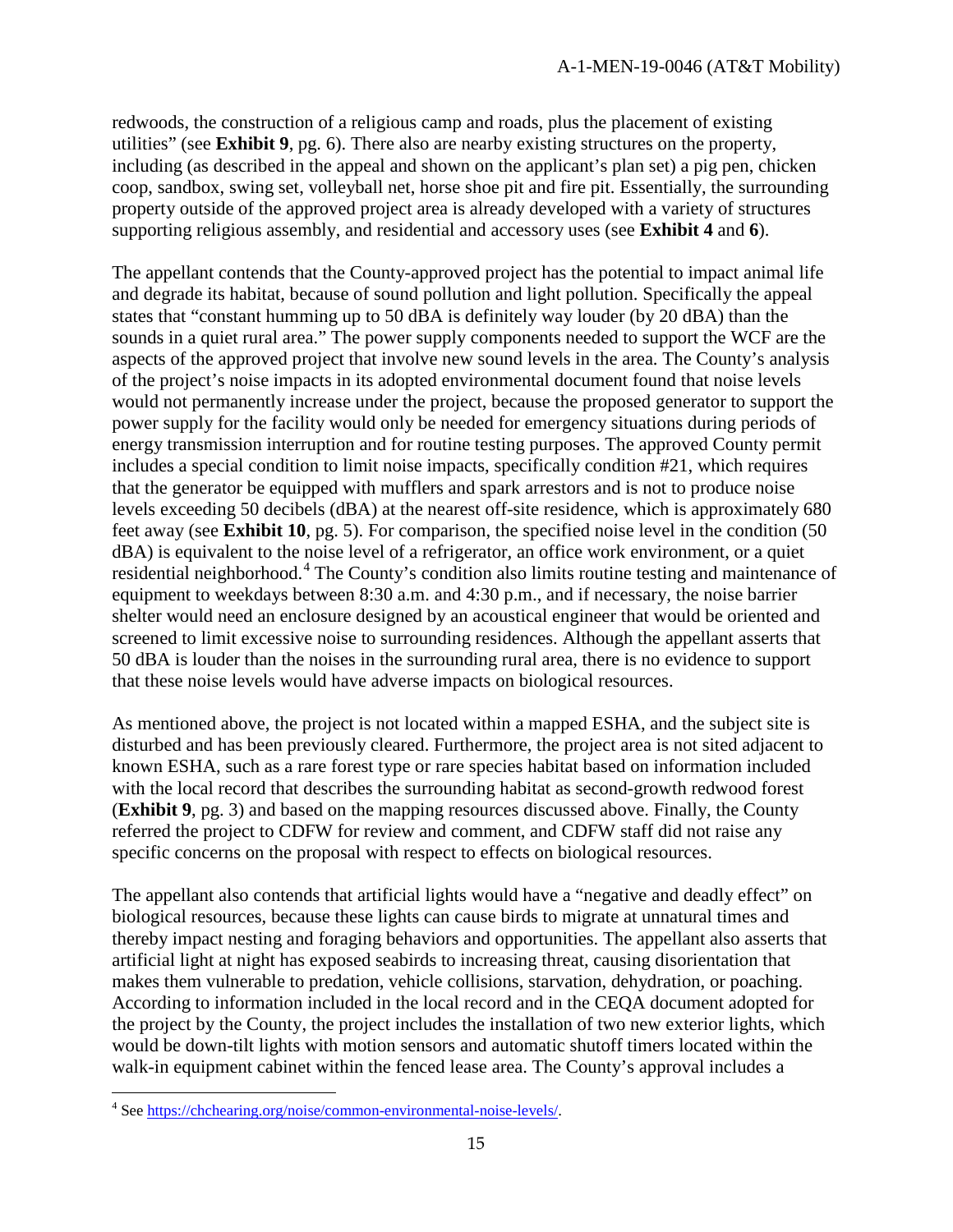special condition requiring that exterior light fixtures be non-glaring, not visible beyond the immediate vicinity of the site, and turned off except when in use by facility personnel (see condition #6, provided in **Exhibit 10**, pg. 2).

In addition to contentions related to sound and light pollution, the appellant also contends that the County-approved project may cause adverse impacts on bald eagle and osprey nests and individuals in the general area. The appellant provided a list of bald eagle sightings in the general project vicinity (see **Exhibit 11**, pg. 18), none located on the subject parcel itself and none related to nests. The appellant also asserts that ospreys are sensitive to human disturbance and pollution, with specific vulnerability during timber harvesting operations. The appellant claims that trees would be removed to eliminate safety hazards. Condition #2 of the County's approval limits tree removal and trimming and requires that future tree removal on the site obtain a new CDP or an amendment to the subject CDP "to ensure that local policies and ordinances are adhered to." Such future CDP authorization for major vegetation removal could require updated surveys for sensitive nesting birds and be conditioned to avoid impacts to nesting birds. Moreover, County condition #13 requires that any vegetation clearing and construction must be conducted during the bird non-breeding season (between September-January). If this is not possible, then a qualified biologist must perform a preconstruction breeding bird survey within 14 days of the onset of vegetation clearing and construction (see **Exhibit 10**, pg. 3). The survey would be required to be submitted to CDFW for review and approval.

Other conditions required by the County related to ESHA protection include, but are not limited to (1) County condition #14, which states that if development commences between September-October, a preconstruction survey for bat roost sites must be conducted; and (2) County condition #15, which requires heavy equipment undercarriages and tires to be washed prior to entering the site to avoid the introduction of invasive plant species in the project area (see **Exhibit 10**, pg. 3).

Therefore, the Commission finds that there is factual and legal evidence in the record to support the County's approval of the subject CDP, which includes enforceable conditions to limit the impacts of exterior light fixtures and noise on environmentally sensitive species and habitats. As such, the Commission finds that the contentions related to biological resources discussed above do not raise a substantial issue of conformance of the project as approved with the policies and standards of the certified LCP.

## **3. Contentions Related to Water Quality**

The appellant contends that the project approved by the County does not adequately protect water quality, because it failed to address the potential for accidental diesel spills that could pollute Big Salmon Creek.

## Applicable Policies

The Mendocino County LCP has policies that govern the protection of water quality. Specifically, LUP Policy 3.1-25 states (emphasis added):

*The Mendocino Coast is an area containing many types of marine resources of statewide significance. Marine resources shall be maintained, enhanced and,*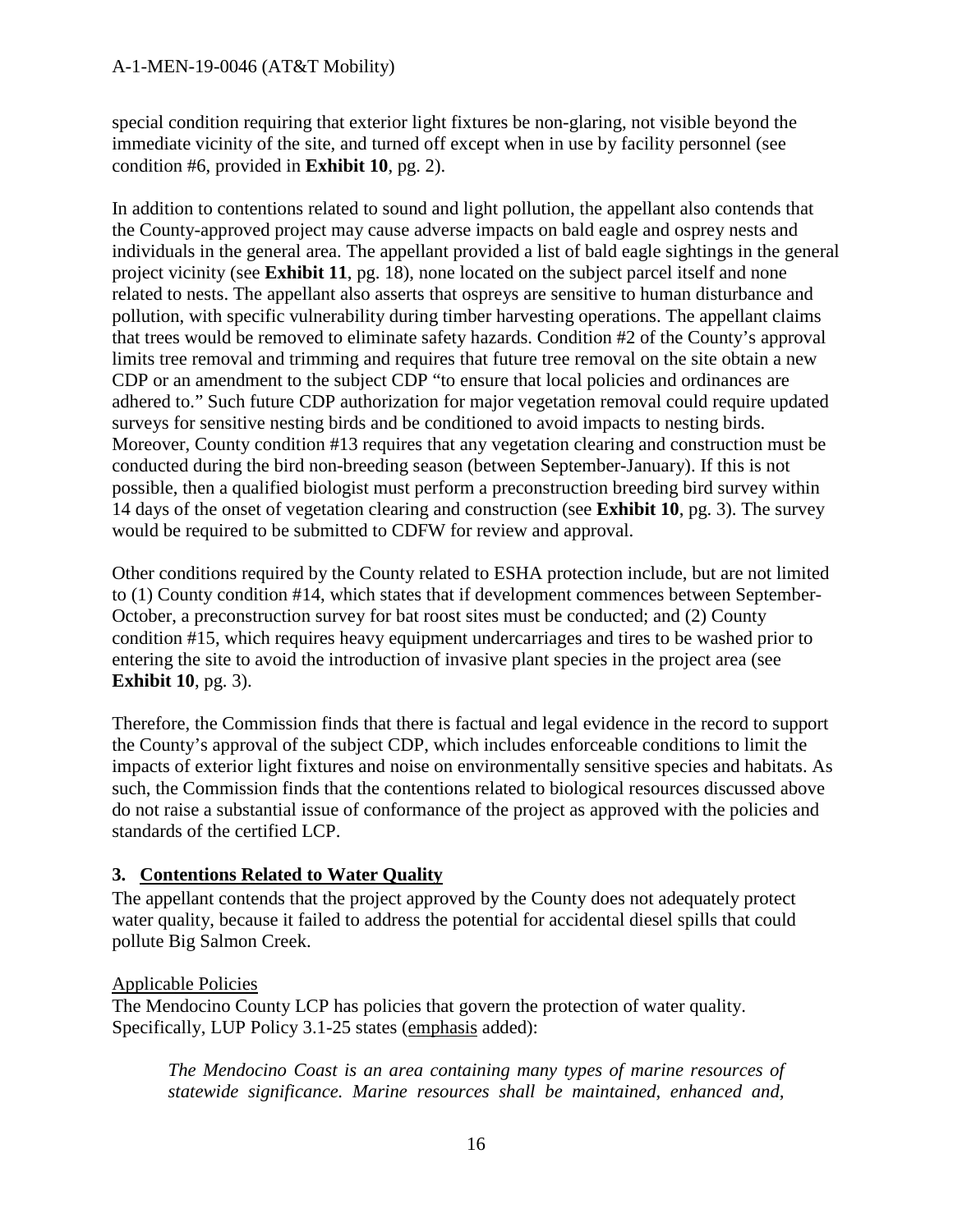*where feasible, restored; areas and species of special biologic or economic significance shall be given special protection; and the biologic productivity of coastal waters shall be sustained.* 

The IP contains policies that provide standards for grading, erosion control, and runoff, which serve to protect water quality. Specifically, CZC Section 20.492.010 calls for keeping grading to an absolute minimum, while requiring that erosion and sediment control measures are installed as soon as possible following soil disturbance. CZC Section 20.492.015 sets erosion control standards, which include limiting vegetation removal and reseeding disturbed areas as soon as possible (see **Appendix C** for all applicable LCP policies).

#### Discussion

The project area is over 1,300 feet south of (and upslope from) Big Salmon Creek. This distance greatly exceeds the minimum 100-foot buffer area around creek and riparian ESHA required by the certified LCP. Based on the type and scale of development proposed, the potential for project-related water quality impacts to Big Salmon Creek is unlikely. The project involves minimal grading, vegetation removal, landform alteration, or installation of new impervious surfaces. As noted in the CEQA environmental document adopted for the project, the transport of diesel fuel to the site is not expected to create a significant hazard to the public or the environment. Any diesel fuel needed for the project would be associated with the back-up generator, which is only to be used for providing emergency power during periods of energy transmission interruption and for routine testing. County staff determined that utilization of a generator as a back-up power source for WCFs is common, and the County is unaware of any fuel spills associated with any existing WCFs in the County (see **Exhibit 10**, pg. 21). In addition, the County found the project would not violate any water quality standards or waste discharge requirements, nor would it substantially alter existing drainage patters, result in substantial erosion or pollution discharge and would therefore not result in any degradation of water quality within the vicinity of the project (see **Exhibit 10**, pg. 21).

To ensure that the approved project protects water quality, the County's approval includes special conditions to minimize the potential for diesel spills. County condition #20 requires the preparation of a Hazardous Materials Management Plan (HMMP) should fuel storage at the site exceed safety thresholds. The HMMP must be submitted to the County Division of Environmental Health (DEH) for approval prior to the issuance of any building permits reliant on the subject CDP. If the applicant believes a HMMP is not necessary, the applicant would need to furnish evidence supporting that determination and submit it DEH for approval (see **Exhibit 10**, pg. 5). Furthermore, County condition #19 requires the applicant to adhere to Best Management Practices (BMPs), including temporary erosion control measures that must be in place at the end of each work day, and permanent erosion control measures, such as seeding and mulching, strategic placement of hay bales, and the installation of bioengineering materials where necessary, which must be in place prior to October 1. The condition also requires the construction and maintenance of adequate drainage controls to prevent surface and/or ground water contamination and to prevent erosion, in addition to ensuring water flows into a functioning storm drain system or natural drainage area away from the top of banks. Vegetation removal must be minimized as much as possible, allowing only as much as required to facilitate the development. Construction must be limited to the dry season (May 15 to October 15), unless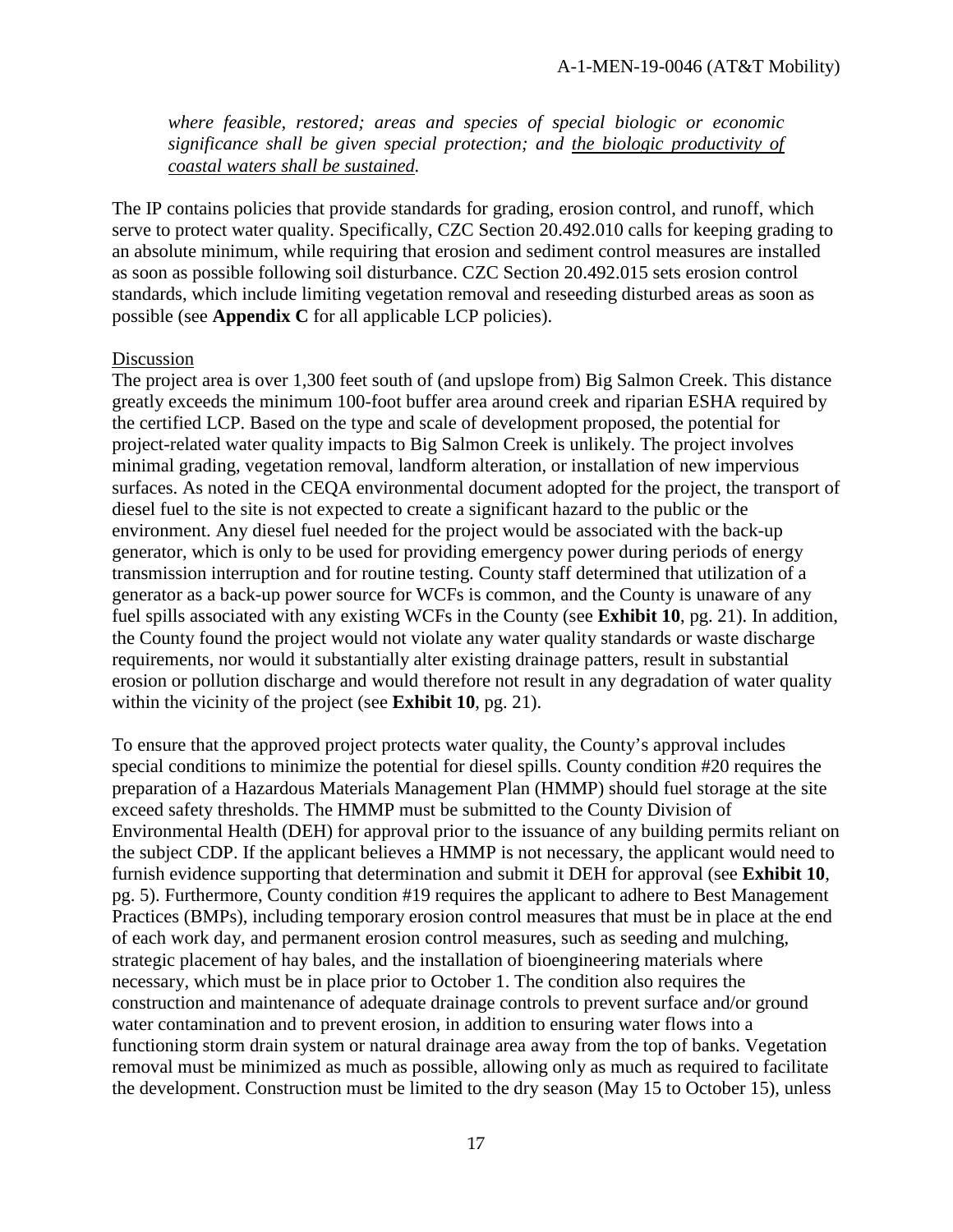a registered civil engineer prepares an Erosion and Sedimentation Prevention Plan, which must be approved by the County Planning Department to provide adequate wet weather earthmoving and drainage control protocols. Also, the condition specifies that grading permits are required by the County Building Department unless otherwise exempt (see **Exhibit 10**, pgs. 4-5). Finally, condition #28 requires proper disposal of constructed-related debris, which would minimize the potential for such debris to pollute downstream waters (see **Exhibit 10**, pg. 6).

Therefore, for the reasons discussed above, there is a high degree of legal and factual support for the County's decision that the approved development as conditioned will protect water quality. The approved CDP includes enforceable conditions limiting the impacts of grading, surface water runoff, and the potential for hazardous waste spills. As such, the Commission finds that the contentions related to water quality discussed above do not raise a substantial issue of conformance of the project as approved with the policies and standards of the certified LCP.

## **4. Contentions Related to Hazards**

Applicable Policies

The County's LCP has several policies that address hazards. Specifically, LUP Policy 3.4-1 states, in part, (emphasis added):

*The County shall review all applications for Coastal Development permits to determine threats from and impacts on geologic hazards arising from seismic events, tsunami runup, landslides, beach erosion, expansive soils and subsidence and shall require appropriate mitigation measures to minimize such threats…*

LUP Policy 3.4-13 states (emphasis added):

*All new development shall meet the requirements for fire protection and prevention as recommended by responsible fire agencies.* 

CZC Section 20.500.010 states (emphasis added):

*(A) The purpose of this section is to insure that development in Mendocino County's Coastal Zone shall:* 

*(1) Minimize risk to life and property in areas of high geologic, flood and fire hazard;* 

*(2) Assure structural integrity and stability; and* 

*(3) Neither create nor contribute significantly to erosion, geologic instability or destruction of the site or surrounding areas, nor in any way require the construction of protective devices that would substantially alter natural landforms along bluffs and cliffs.*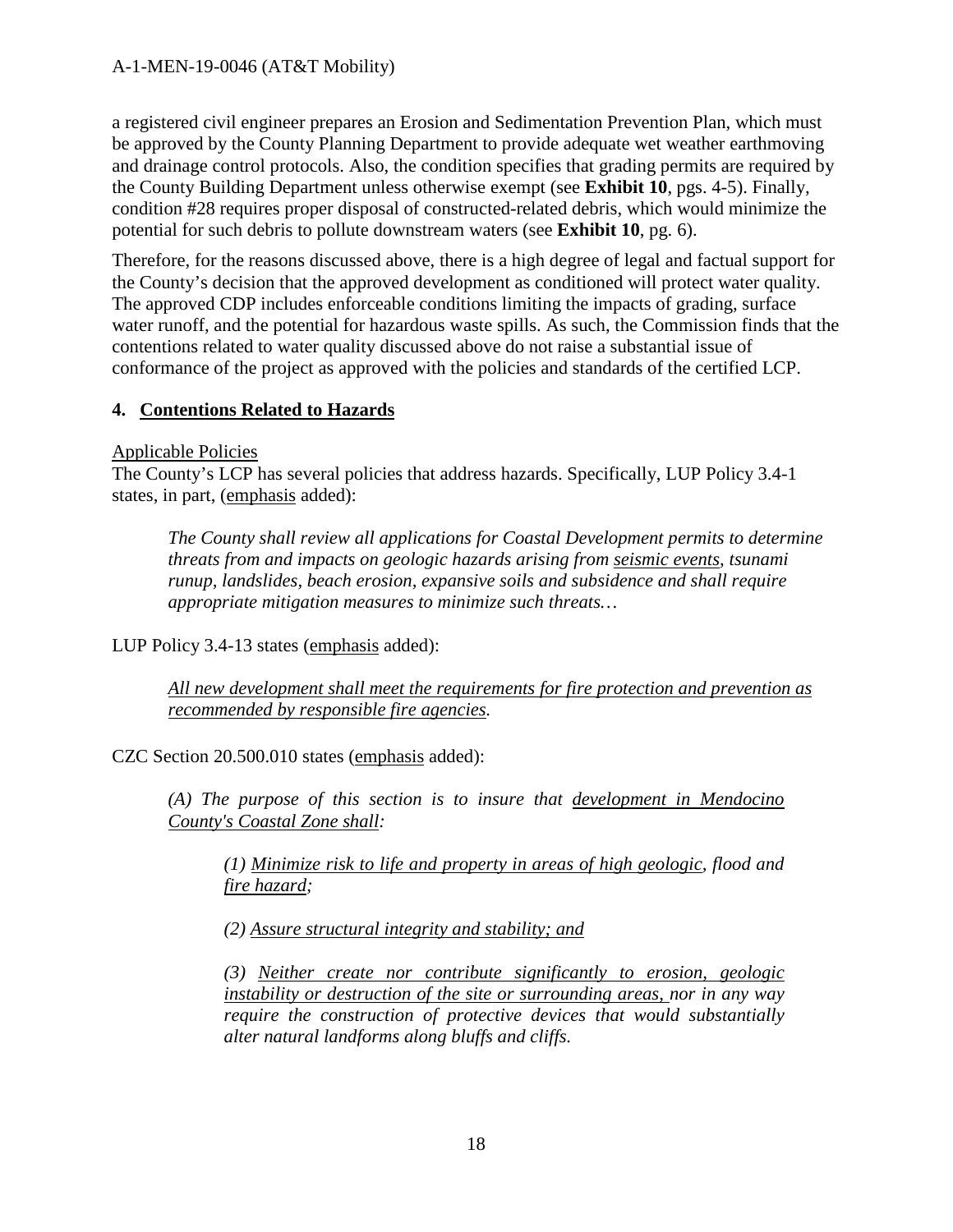CZC Section 20.500.025 provides further guidance on how to determine fire hazard areas and ensure new development is sited in a way that considers risk levels (see **Appendix C** for all applicable LCP policies).

#### Discussion

The appellant contends that the County-approved project does not adequately address potential hazards. Specifically, the appellant describes limited site exit opportunities in the event of a fire, risk associated with the wooden fence, the potential for high winds on the ridgetop site to exacerbate fire risk as well as the potential for structure collapse, the potential for lightning damage, and concerns that the WCF would not be safe because the subject site is within an area mapped as having the potential for significant seismic shaking levels.

The County's CEQA document adopted for the project includes an analysis of hazards and determined that the proposed project includes adequate emergency access. In addition, the County staff report states that the County referred the project to the California Department of Forestry and Fire Protection (CalFire) and the Albion Little River Fire District (ALRFD) for comment. According to the local record, ALRFD did not provide any comments, but CalFire responded with preliminary clearance and recommended conditions of project approval related to address posting, minimum driveway standards, and minimum defensible space standards for vegetation and other combustible material within 100 feet of the development site. The County incorporated the recommendations from CalFire into an enforceable CDP condition (CDP condition #22, see **Exhibit 10**, pg. 5). To further ensure adequate defensible space, condition #28 requires removal of all surplus debris following completion of construction, including any vegetation spoils related to ground disturbance, which will reduce fuel hazards. Condition #31 also addresses fire risks by requiring equipment buildings and enclosures to be equipped with automatic fire extinguishing systems acceptable to CalFire (see **Exhibit 10**, pg. 6). These same conditions could also mitigate any fire risk stemming from lightning damage. Therefore, the project approved by the County meets the requirements for fire protection and prevention as recommended by responsible fire agencies.

The County staff report states that the development is not located within or adjacent to a fault zone, but it acknowledges that the site is within an area designated as having potential intermediate shaking levels in terms of seismicity. Regardless, the County findings for project approval indicate that the project would not conflict with any state or local seismic hazard regulations (see **Exhibit 10**, pg. 11). The County addresses hazard-related risks by including special condition #27, which requires that the WCF structure be inspected every ten years (and following significant storm or seismic events) by a licensed structural engineer to assess and verify ongoing structural integrity. The engineer would need to state their findings a report to be submitted to the County Planning Department (see **Exhibit 10**, pg. 6). As conditioned, the approved development would minimize risk to life and property associated with geologic hazards and assure the facility's structural stability and integrity.

Therefore, for the reasons discussed above, there is a high degree of legal and factual support for the County's decision that the development as approved minimizes risk to life and property and ensures structural stability. As such, the Commission finds that the contentions related to hazards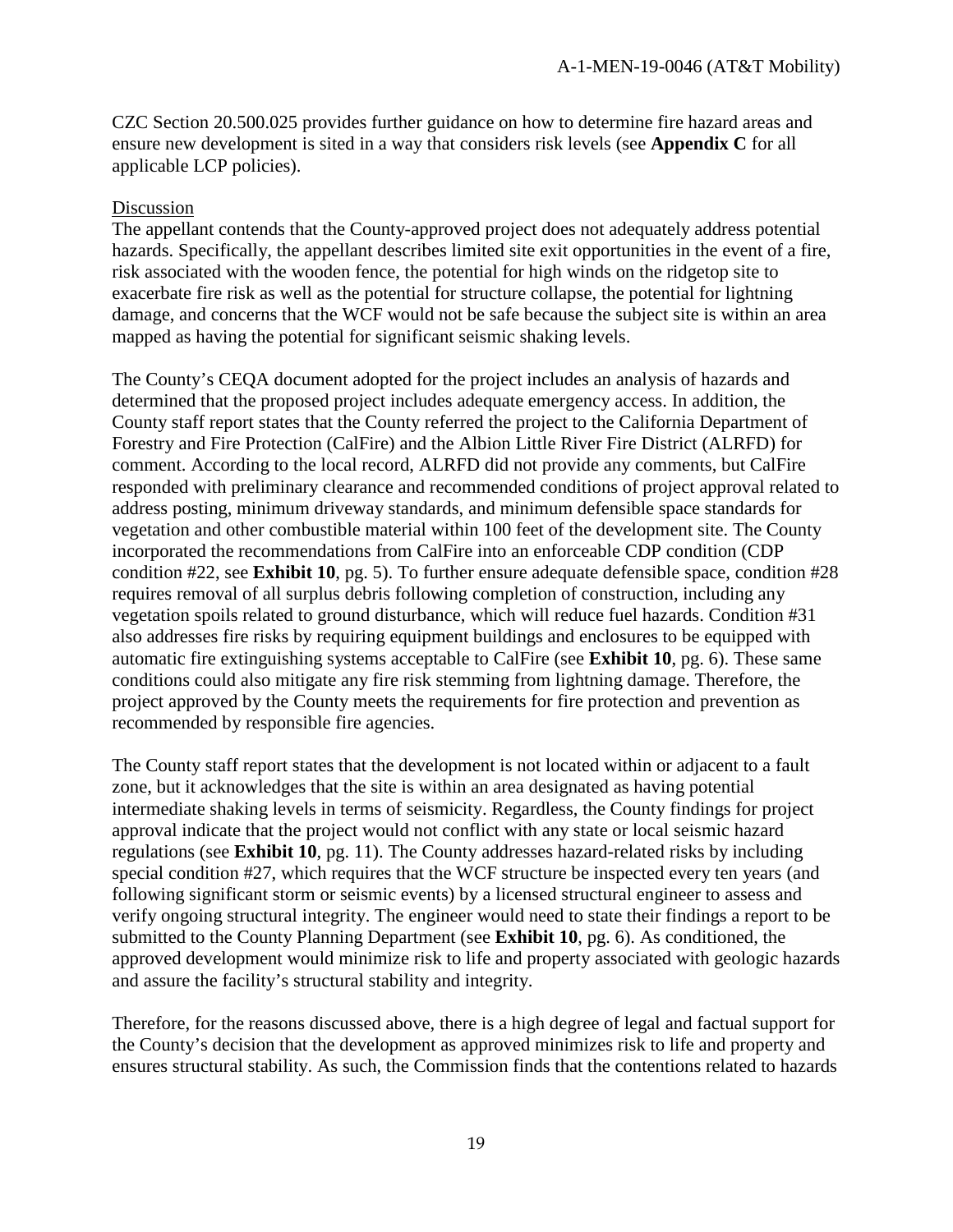discussed above do not raise a substantial issue of conformance of the project as approved with the policies and standards of the certified LCP.

## **5. Contentions Related to Cultural Resources.**

The appellant contends that the project approved by the County does not adequately protect cultural resources, because the County did not (1) conduct an in-depth analysis on cultural resources, as requested by the Northwest Information Center; (2) consider potential impacts to nearby cemeteries; and (3) require tribal monitoring during ground disturbance activities.

#### Applicable Policies

The County's LCP has standards to help protect archaeological resources. Specifically, LUP Policy 3.5-10 states (emphasis added):

*The County shall review all development permits to ensure that proposed projects will not adversely affect existing archaeological and paleontological resources. Prior to approval of any proposed development within an area of known or probable archaeological or paleontological significance, a limited field survey by a qualified professional shall be required at the applicant's expense to determine the extent of the resource. Results of the field survey shall be transmitted to the State Historical Preservation Officer and Cultural Resource Facility at Sonoma State University for comment. The County shall review all coastal development permits to ensure that proposed projects incorporate reasonable mitigation measures so the development will not adversely affect existing archaeological/paleontological resources. Development in these areas are subject to any additional requirements of the Mendocino County Archaeological Ordinance.* 

CZC Section 20.532.095 implements this policy by requiring that the County find that new development would not have any adverse impacts on any known archaeological or paleontological resources when approving all CDPs.

#### Discussion

 $\overline{a}$ 

The appellant contends that County did not pursue the archaeological analysis required by the Northwest Information Center (NWIC) in its letter to the County, dated May 22, 2018. The NWIC of the California Historical Resources Information System is one of nine information centers affiliated with the State Office of Historic Preservation (OHP). In response to the County's referral of the CDP application, the NWIC recommended that a qualified archaeologist conduct further archival and field study research to identify cultural resources, in addition to recommending further consultation with local Native American tribes. The County addressed this request by coordinating with the applicant to obtain an archaeological survey. The County also referred the project application to numerous tribes who have expressed interest in the general project area.<sup>[5](#page-19-0)</sup> The County did not receive any comments on the project from any of the tribes.

<span id="page-19-0"></span> $5$  The County referred the project to: (1) the Redwood Valley Rancheria; (2) the Cloverdale Rancheria; and (3) the Sherwood Valley Band of Pomo Indians.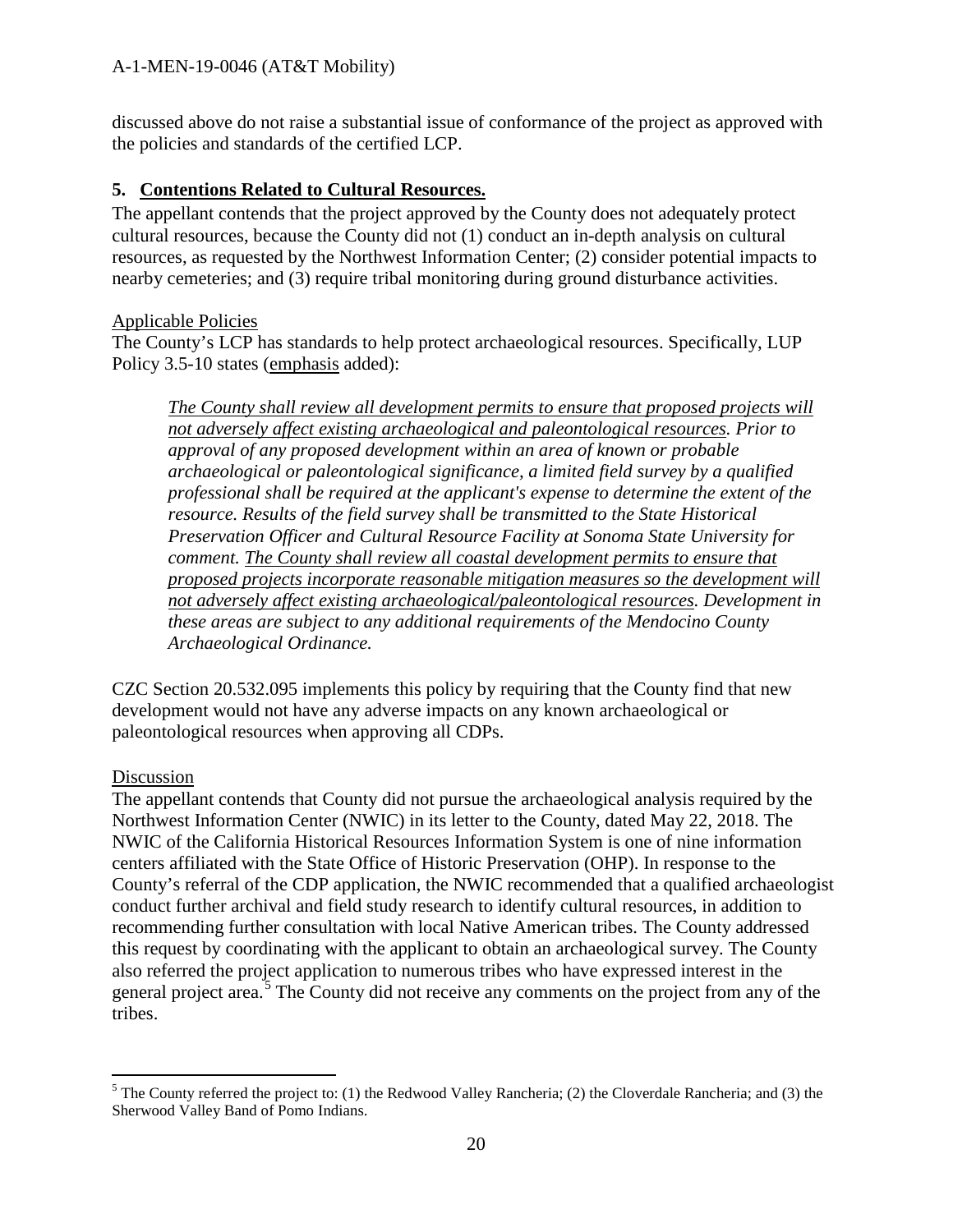A report titled "Cultural and Historical Resources Investigation" was prepared on November 29, 2018. The Mendocino County Archaeological Commission ultimately accepted the report at its hearing held on February 13, 2019. The report was completed by a qualified archaeologist and involved both a records search of the site and field investigation. The report does not document any evidence of sensitive archaeological resources on the site. However, the report includes a recommendation that a standard discovery clause should be included as a condition of project approval. The clause essentially states that if artifacts are inadvertently discovered during ground disturbing activities, work must stop until a qualified archaeologist assesses the artifacts and conducts a preliminary evaluation. If human remains are encountered, all work would need to stop within the immediate vicinity of the discovery until the County Coroner and a qualified archaeologist evaluate the remains. The County required the standard inadvertent discovery measures, referenced in condition #17 (see **Exhibit 10**, pg. 4). Given that neither the archaeologist nor the tribes requested a tribal monitor be present during ground disturbing activities, the County's approval does not include the requirement that a tribal monitor be present during ground disturbing activities.

The appellant also contends that the County did not address the project's potential impacts to nearby cemeteries. The County's environmental document determined that because no remains or cemeteries have been documented at the site, no human remains would be impacted by the proposed development. Nevertheless, condition #17 described above would ensure that any inadvertent discovery of human remains as a result of project ground disturbance would comply with strict protocols to stop work and evaluate the sensitive resources.

Therefore, for the reasons discussed above, there is a high degree of legal and factual support for the County's decision that the approved development protects archaeological resources. The Commission finds that the contentions related to cultural resources discussed above do not raise a substantial issue of conformance of the project as approved with the policies and standards of the certified LCP.

## **6. Contentions Related to Land Use.**

The appellant contends that the project approved by the County is incompatible with adjacent land uses, because the County did not address the project's construction and operation impacts as they relate to (a) the number of trips to and from disposal sites; (b) the overall number of vehicles and workers; (c) the grading required for the new driveway; and (d) the amount of water that would be needed for dust control. In addition, the appeal contends that the project approved by the County (e) does not comply with applicable land use regulations; (f) utilizes industrial type warning signs in a residential zone; and (g) would ultimately lead to lower real estate values.

## Applicable Policies

The proposed development is located on property designated and zoned for Rural Remote Residential (RMR) uses under the certified LCP. The LCP provides development standards for the RMR zone in Chapter 20.380 (see **Appendix C** for applicable LCP policies). The intent of the RMR zone is to support coastal lands that have constraints for commercial agriculture or timber production, but which are well-suited for light agriculture and low density residential uses, or lands that have already been divided and where substantial development has occurred.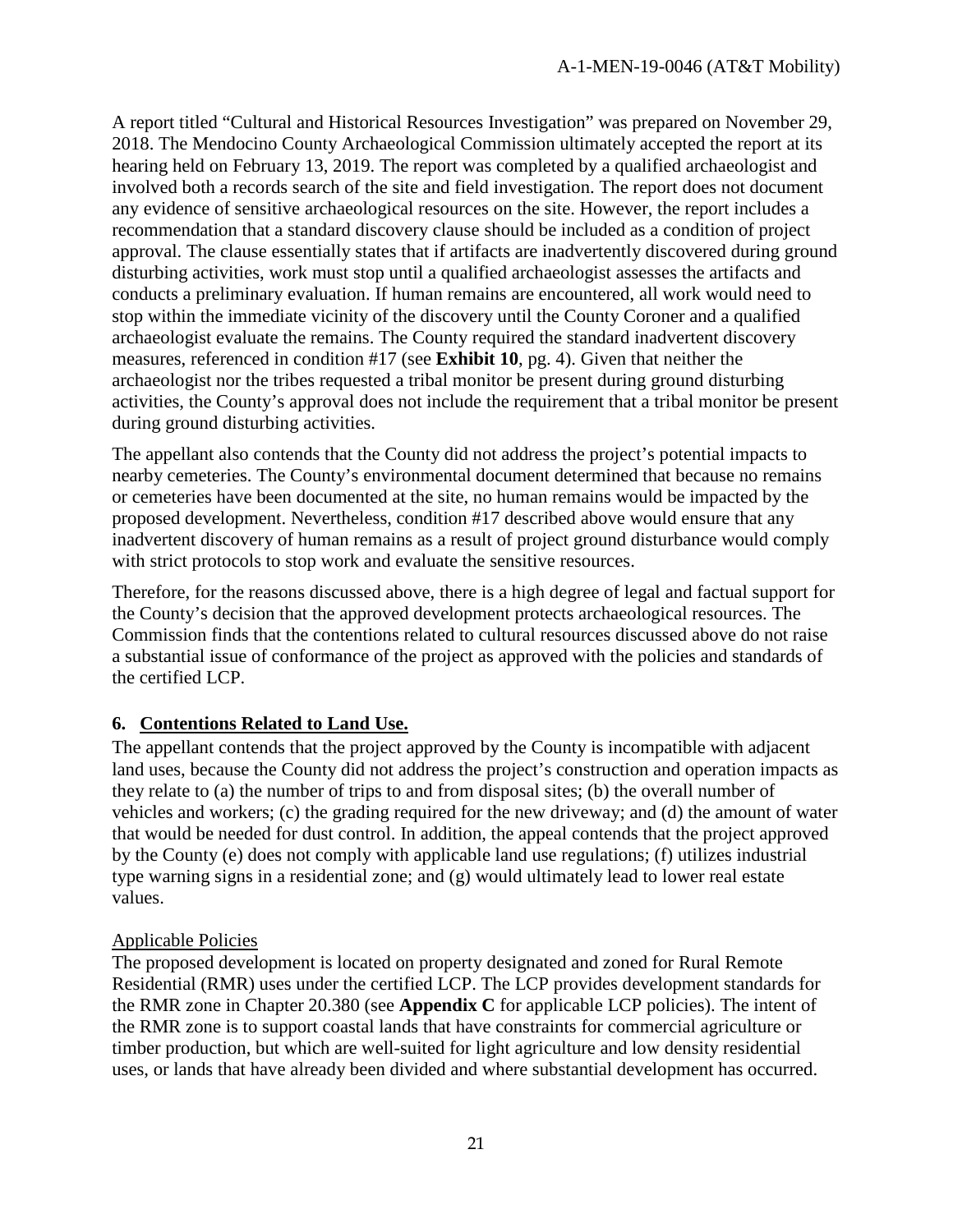Principally permitted uses within the RMR zone include single-family residential, vacation home rentals, light agricultural, and open space use types.

CZC Section 20.380.015 defines conditional uses, described in part, as follows (emphasis added):

… (B) Coastal Civic Use Types. Alternative Energy Facilities: On-site; Cemetery Services; Community Recreation; Education Facilities; Group Care; Lodge, Fraternal and Civic Assembly; Major Impact Services and Utilities; Minor Impact Utilities; Religious Assembly.

…

## Discussion

The appellant contends that the project approved by the County is incompatible with local land use regulations, leading to inconsistencies with land uses adjacent to the project site, which could real estate values to lower. The appellant also expresses confusion regarding the zoning regulations applicable to the proposed development and asserts that the project would not comply with "regulations for a retreat center and the Remote Residential and Forest Land zoning" (see **Exhibit 11**, pgs. 8 and 12). As mentioned above, the development is located within the Rural Remote Residential land use designation and zoning district. The County staff report clearly describes the zoning for the project (see **Exhibit 10**, pg. 10).

The proposed WCF is allowed as a conditionally permitted use under the certified LCP as "Major Impact Services and Utilities." CZC Sec. 20.320.075 describes Major Impact Services and Utilities as follows:

*Services or utilities which may have a substantial impact. Such uses may be conditionally permitted when the public interest supercedes the usual limitations placed on land use and transcends the usual restraints of zoning for reasons of necessary location and community wide interest. Typical places or uses are power generating facilities, sewage disposal facilities, septage disposal facilities and sites, sanitary landfills (including recycling operations), water treatment plants, and natural gas pipelines.* 

In its approval of the project, the County found that the WCF would serve the community with "high-speed broadband wireless internet, mobile phone services, and enhanced public safety." The County's findings indicate (and the applicant's plans and supporting documents show) that the project footprint is in a disturbed, developed area of the subject parcel, the project would not impact Grazing Land, and the project would not convert agricultural or timberland resources (see **Exhibit 10**, pg. 16). The property owner of the subject site has consented to lease a portion of the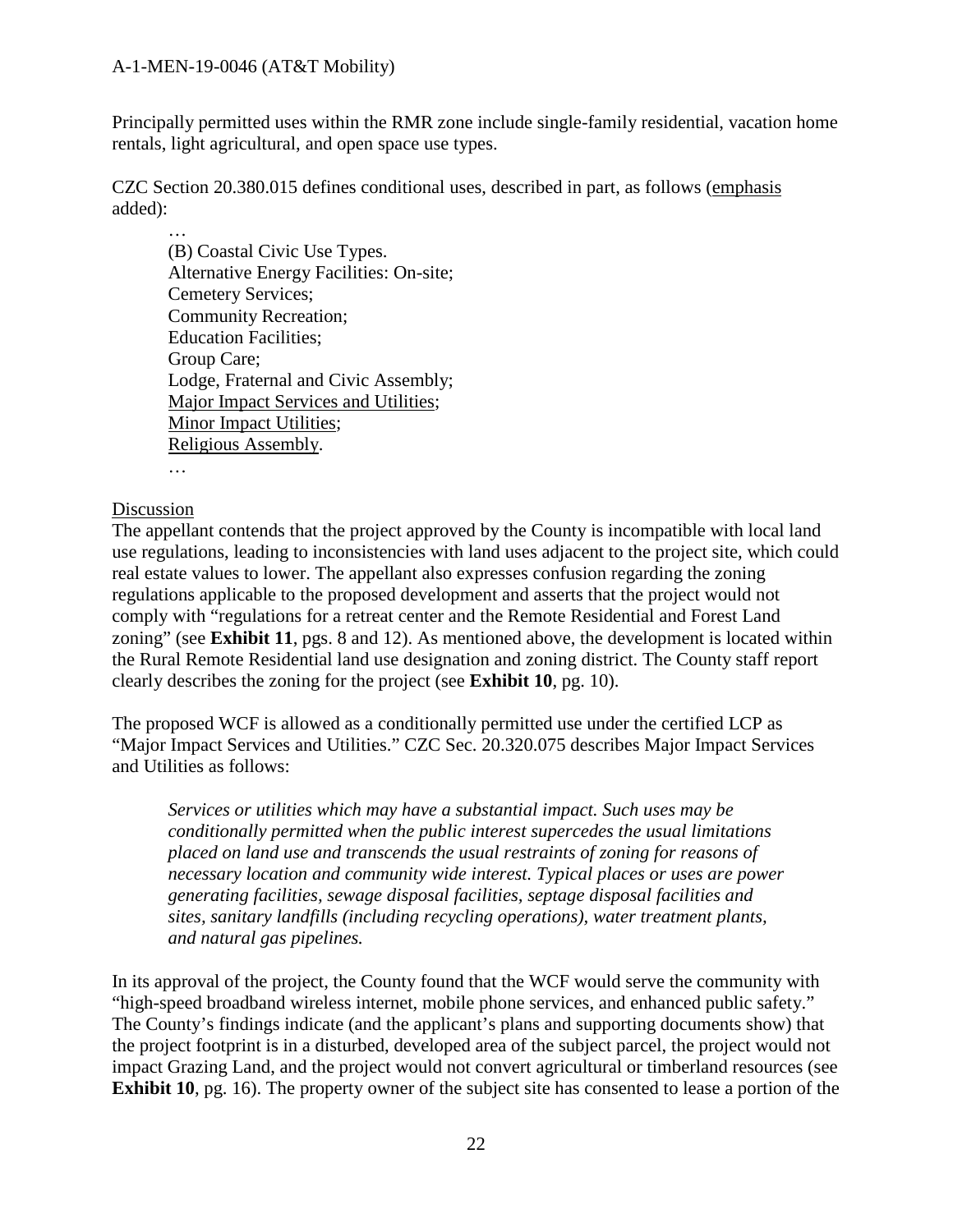property to the applicant for the WCF, and the approved facility conforms with all development standards and yard setbacks required for the RMR zone. As previously discussed, the development would be provided with adequate utilities, which would be extended to the site, and would establish site access that meets CalFire standards.

The County's approval requires the facility to have public safety signage posted consistent with FCC and American National Standards Institute (ANSI) regulations (see special condition #30, **Exhibit 10**, pg. 6). Although the appellant expresses concerns over the appearance of such signage in a residential neighborhood, the informational and warning signage is a standard safety precaution and it does not raise any visual resources issues (see **Exhibit 6**, pgs. 22-23). Also as previously discussed, the approved development footprint is not located within a designated Highly Scenic Area or within or adjacent to ESHA. Noise levels resulting from the project would not permanently increase, because the proposed generator to support the power supply for the facility would only be needed for emergency situations during periods of energy transmission interruption and for routine testing purposes. In addition, as discussed above, noise levels would be minimal, essentially equivalent to typical noises in a quiet residential neighborhood. The County approved permit includes various conditions to ensure the protection of visual resources and potential nesting birds, as previously discussed.

The appellant also expresses general and specific concerns about the project's construction and operation impacts. The appellant poses a series of questions in the appeal related to (a) the number of construction truck trips to and from disposal sites; (b) the overall number of vehicles and workers; (c) the grading required for the new access driveway; and (d) the amount of water that would be needed for dust control. Although the County did not specify the number of trips to and from disposal sites, according to the County's adopted environmental document, construction impacts would be short-term, the number of trips to refuel diesel storage would not be significant, and there would be no change in service levels as a result of the project. After construction is complete, maintenance workers are anticipated to visit the site approximately once per month, resulting in few additional vehicle trips per day than what presently exists from existing uses on the parcel and in the surrounding area. County conditions 10-12 also address the potential for dust emissions by requiring compliance with Mendocino County Air Quality Management requirements (see **Exhibit 10**, pg. 3). In addition, as previously discussed in the water quality and hazard sections of this report, the County has numerous special conditions to ensure that that grading is kept to a minimum and that adequate BMPs are followed to address construction and operation impacts. In summary, the County's required conditions of approval ensure that the approved development will conform to the applicable zoning district standards, and impacts from construction and operation of the facility would be minimized.

Therefore, for the reasons discussed above, there is a high degree of legal and factual support for the County's decision that the development as approved is compatible with surrounding land uses. The Commission finds that the contentions related to compatible land uses discussed above do not raise a substantial issue of conformance of the project as approved with the policies and standards of the certified LCP.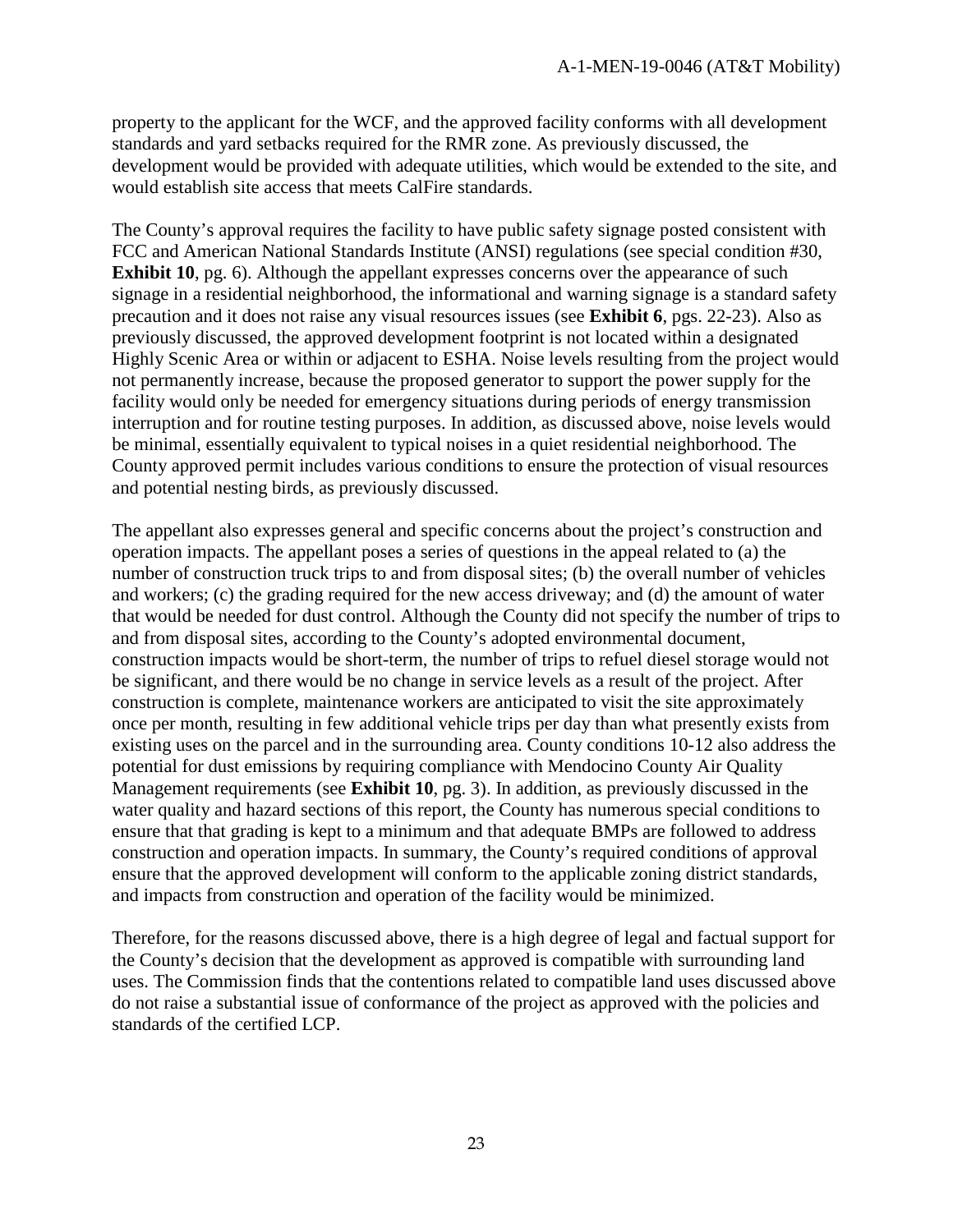## **7. Contentions Related to County Procedure.**

The appellant contends that the County's did not follow proper permit procedures resulting in a failure to maximize public participation.

#### Applicable Policies

The certified LCP describes noticing procedures for various coastal permit actions. Specifically, CZC Section 20.536.010 refers to standard CDPs and CDUPs, and it states, in part, as follows (emphasis added):

…

*(B) Hearing.* 

*The approving authority shall hold at least one public hearing on each coastal development application for an appealable development or for a non-appealable development which requires a public hearing pursuant to other provisions of this Division. The public hearing may be conducted in accordance with existing local procedures or in any other manner reasonably calculated to give interested persons an opportunity to appear and present their viewpoints, either orally or in writing. The hearing shall occur no earlier than ten (10) calendar days following the mailing of the notice required in Subsection (C) below.* 

*(C) Notice.* 

*At least ten (10) calendar days prior to the first public hearing on the development proposal, the Coastal Permit Administrator shall provide notice by first class mail of a pending application for a development subject to this section. This notice shall be provided to each applicant, to all persons who have requested to be on the mailing list for that development project or for coastal decisions, to all property owners within three hundred (300) feet of the perimeter of the parcel on which the development is proposed, to all occupants of property within one hundred (100) feet of the perimeter of the parcel on which the development is proposed, and to the Coastal Commission. Where the applicant is the owner of all properties within three hundred (300) feet of the property lines of the project site, notice shall be provided to all property owners within three hundred (300) feet and to all occupants within one hundred (100) feet of the applicant's contiguous ownership.*

## *(D) Content of Notice.*

*The notice shall contain the following information:* 

*(1) A statement that the development is within the coastal zone;*

*(2) The date of filing of the application and the name of the applicant;*

*(3) The number assigned to the application;*

*(4) A description of the development and its proposed location;*

*(5) The date, time and place at which the application will be heard by the approving authority;*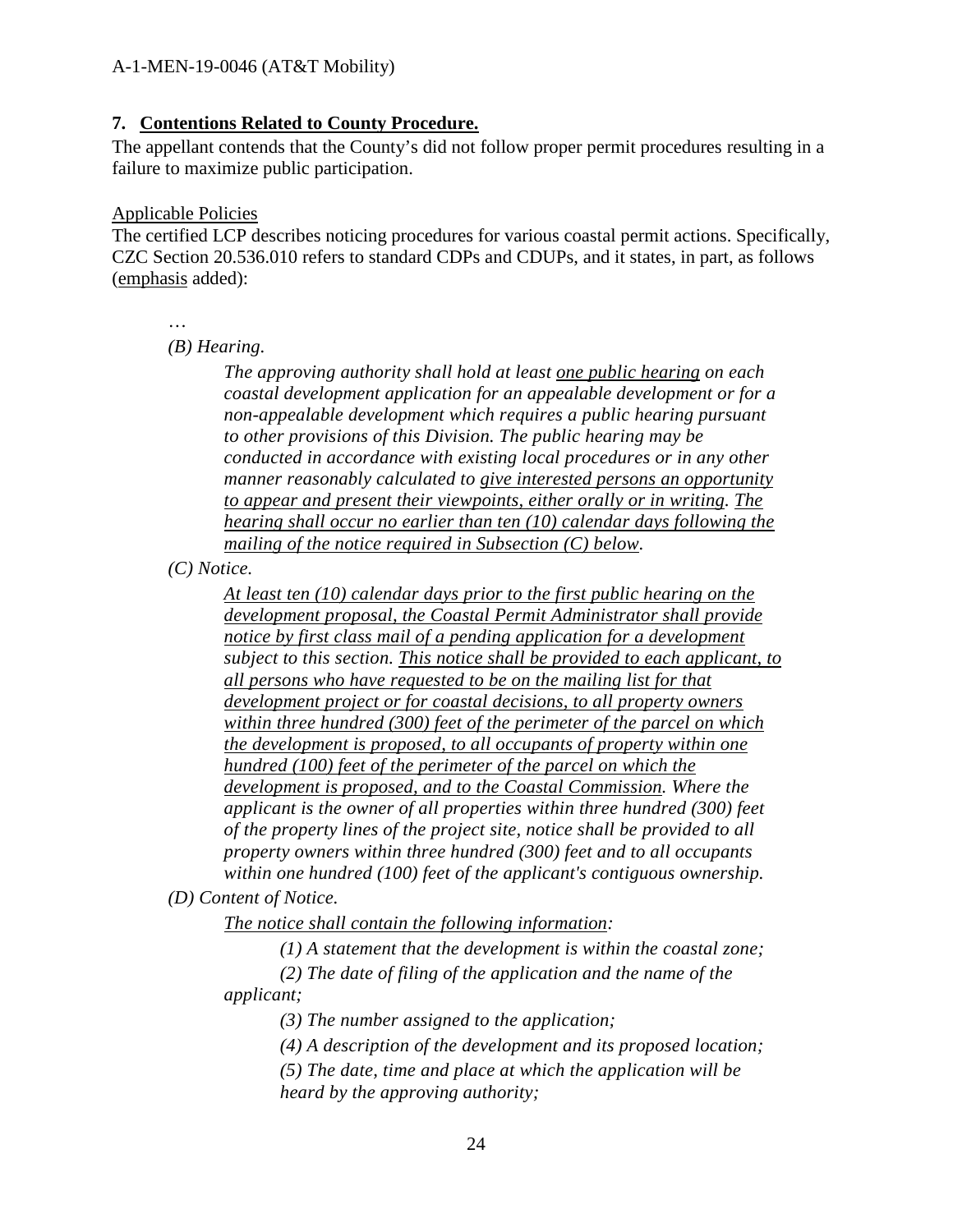*(6) A brief description of the general procedure concerning the conduct of hearing and local actions; and (7) The system for local and Coastal Commission appeals, including any fee(s) that may be required.*

#### Discussion

 $\overline{a}$ 

…

The appellant cites Coastal Act Section 3000[6](#page-24-0)<sup>6</sup> and its call for the "widest opportunity for public participation." The appeal claims that the only noticing that occurred was a small notice in one local newspaper. The appellant also believes that neither the Planning Commission nor the public was able to read comments from referral agencies, because this information was not published online or included in the Planning Commissioner packets, which means people would be forced to travel to Ukiah from the coast to see those documents.<sup>[7](#page-24-1)</sup> The appellant also states that although she was later told that public comment letters were provided to the Planning Commission, she had to notify the Planning Department that they had not been posted to the website and that they should have been available online to maximize public participation.

The County staff confirmed in a July 16, 2019 email to Commission staff that the County met all legal noticing requirements. A public hearing for the CDP application was held on May 16, 2019, which gave interested persons an opportunity to appear and present their viewpoints. The local record indicates that the County's noticing process conformed with the noticing requirements of CZC Section 20.536.010 cited above related to timing of publication and noticing content. Included in the local record are receipts for advertising in the Fort Bragg Advocate-News and the Mendocino Beacon, two local newspaper publications. The receipts demonstrate that the information was published on April 18, 2019, more than10 calendar days prior to the public hearing, and in the publication included the content required for notices pursuant to CZC Section 20.536.010(D) (see **Appendix C** for applicable LCP policies). Moreover, pursuant to the requirements of CZC Section 20.532.025(H), the applicant posted a laminated notice on a utility pole near the project site (the corner of Navarro Ridge Road and the access road to the property) on December 19, 2017, according to the Declaration of Posting form completed for and included with the CDP permit application (included with the local record materials). Finally, the County posted the staff report, resolution, and the environmental document on the website prior to the public hearing held on May  $16$ ,  $2019<sup>8</sup>$  $2019<sup>8</sup>$  $2019<sup>8</sup>$ . In summary, there is legal and factual support in the local record confirming that the County's CDP process provided adequate opportunity for public participation consistent with the noticing requirements in the certified LCP. Therefore, the Commission finds that the contentions related to County procedure

<span id="page-24-0"></span> $6$  Coastal Act Section 30006 states: "The Legislature further finds and declares that the public has a right to fully participate in decisions affecting coastal planning, conservation and development; that achievement of sound coastal conservation and development is dependent upon public understanding and support; and that the continuing planning and implementation of programs for coastal conservation and development should include the widest opportunity for public participation.

<span id="page-24-1"></span> $<sup>7</sup>$  The County Planning Department has offices in Ukiah and Fort Bragg, but Ukiah serves as the headquarters for</sup> most County functions. Planning Commission and Board of Supervisors' meetings are held in Ukiah. <sup>8</sup> The County's webpage for Planning Commission agendas:

<span id="page-24-2"></span><https://www.mendocinocounty.org/government/planning-building-services/meeting-agendas/planning-commission> The County included a link to the specific project-related documents: <https://www.mendocinocounty.org/home/showdocument?id=28027>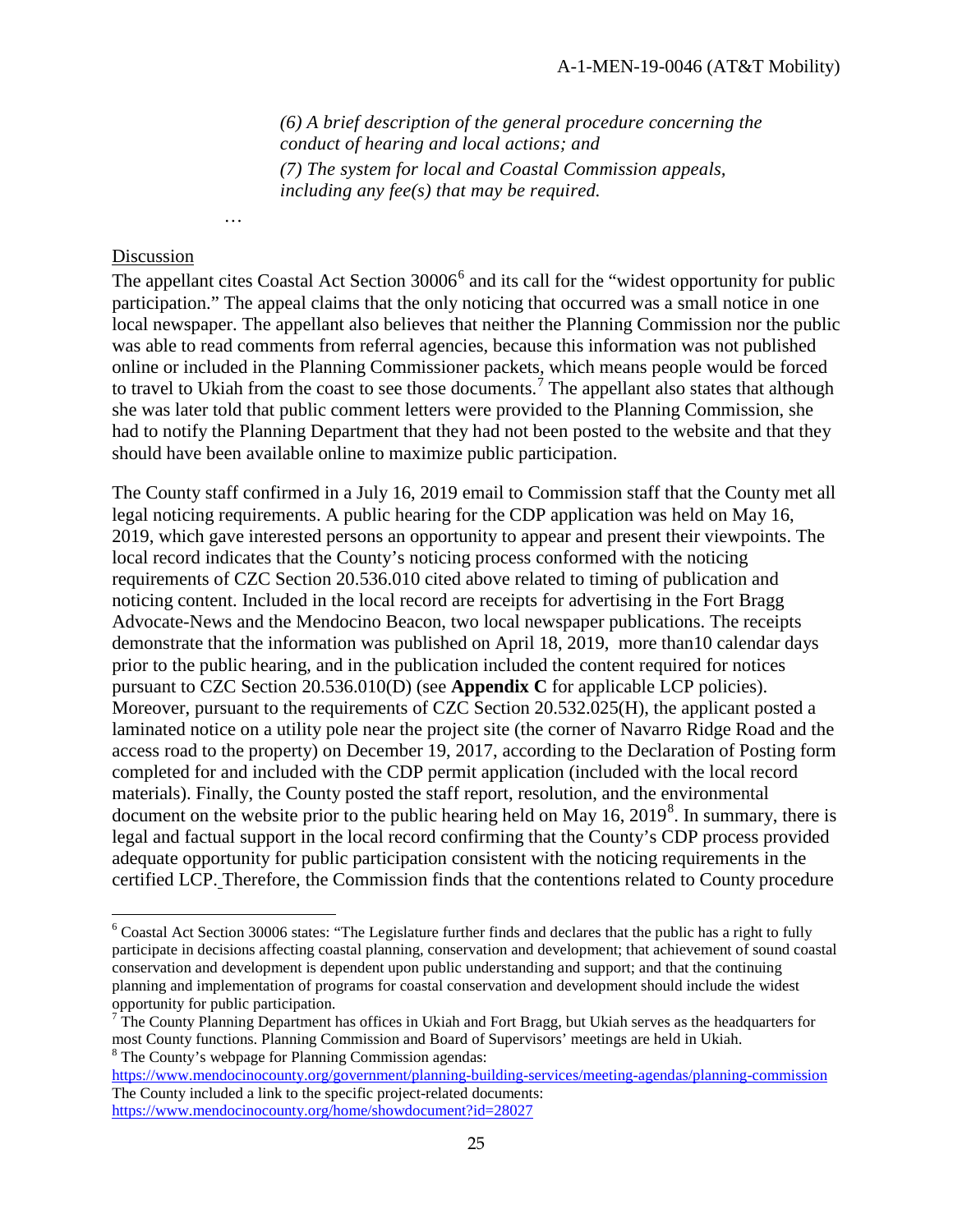discussed above do not raise a substantial issue of conformance of the project as approved with the policies and standards of the certified LCP.

## **8. Contentions Related to Public Safety and Electromagnetic Frequencies (EMFs)**

## Background on State and Local Regulatory Limitations of EMFs

A public entity's power to regulate the placement of telecommunication facilities is limited by the Federal Communications Commission ("FCC") under federal law, specifically the Telecommunications Act of 1996 ("TCA"). First, the TCA precludes state and local governments from enacting ordinances that prohibit or have the effect of prohibiting the provision of telecommunications services, including "personal wireless services." The U.S. Codes Title 47, Section 253 preempts state and local regulations that maintain the monopoly status of a telecommunications service provider. Section 253(a) states: "No State or local statute or regulation, or other State or local legal requirement, may prohibit or have the effect of prohibiting the ability of any entity to provide any interstate or intrastate telecommunications service." Second, the TCA also contains provisions applicable only to *wireless* telecommunications service providers. 47 USC Section 332(c)(7) preserves the authority of local governments over zoning decisions regarding the placement and construction of wireless service facilities, subject to enumerated limitations in Section 332(c)(7)(B). One such limitation is that regulations "shall not prohibit or have the effect of prohibiting the provision of personal wireless services." (47 USC Section 332(c)(7)(B)(i)(II).) An agency runs afoul of either 47 USC Section 253 or 47 USC Section 332(c)(7) if (1) it imposes a "city-wide general ban on wireless services" or (2) it actually imposes restrictions that amount to an effective prohibition (47 USC Section  $253(a)$ ; 47 USC Section  $332(c)(7)(B)(i)(II)$ ). A public entity also can run afoul of TCA's effective prohibition clause if it prevents a wireless service provider from closing a significant gap in service coverage, taking into account the feasibility of alternative facilities or site locations.

Finally, state and local governments cannot "regulate the placement, construction and modification of cellular facilities on the basis of environmental effects of radio frequency emissions" if the facilities comply with the FCC regulations with respect to such emissions. (47) USC Section  $332(c)(7)(B)(iv)$ .) If an agency denied or regulated a cell phone tower on the basis of the environmental effects of radio frequency emissions, (also known as electromagnetic frequencies or EMFs) that comply with the federal regulations, then that agency action is preempted.

The limitations upon a state and local government's authority with respect to telecommunications facilities contained within the TCA do not state or imply that the TCA prevents public entities from exercising their traditional prerogative to restrict and control development based upon aesthetic or other land use considerations. Other than the aboveidentified enumerated exceptions, the TCA does not limit or affect the authority of a state or local government. Though Congress sought to encourage the expansion of telecommunication technologies, the TCA does not federalize telecommunications land use law. Instead, Congress struck a balance between public entities and telecommunication service providers. Under the TCA, public entities retain control "over decisions regarding the placement, constructions, and modification of telecommunication facilities."  $(47 \text{ USC} \text{ } \text{\$ } 332(c)(7)(A))$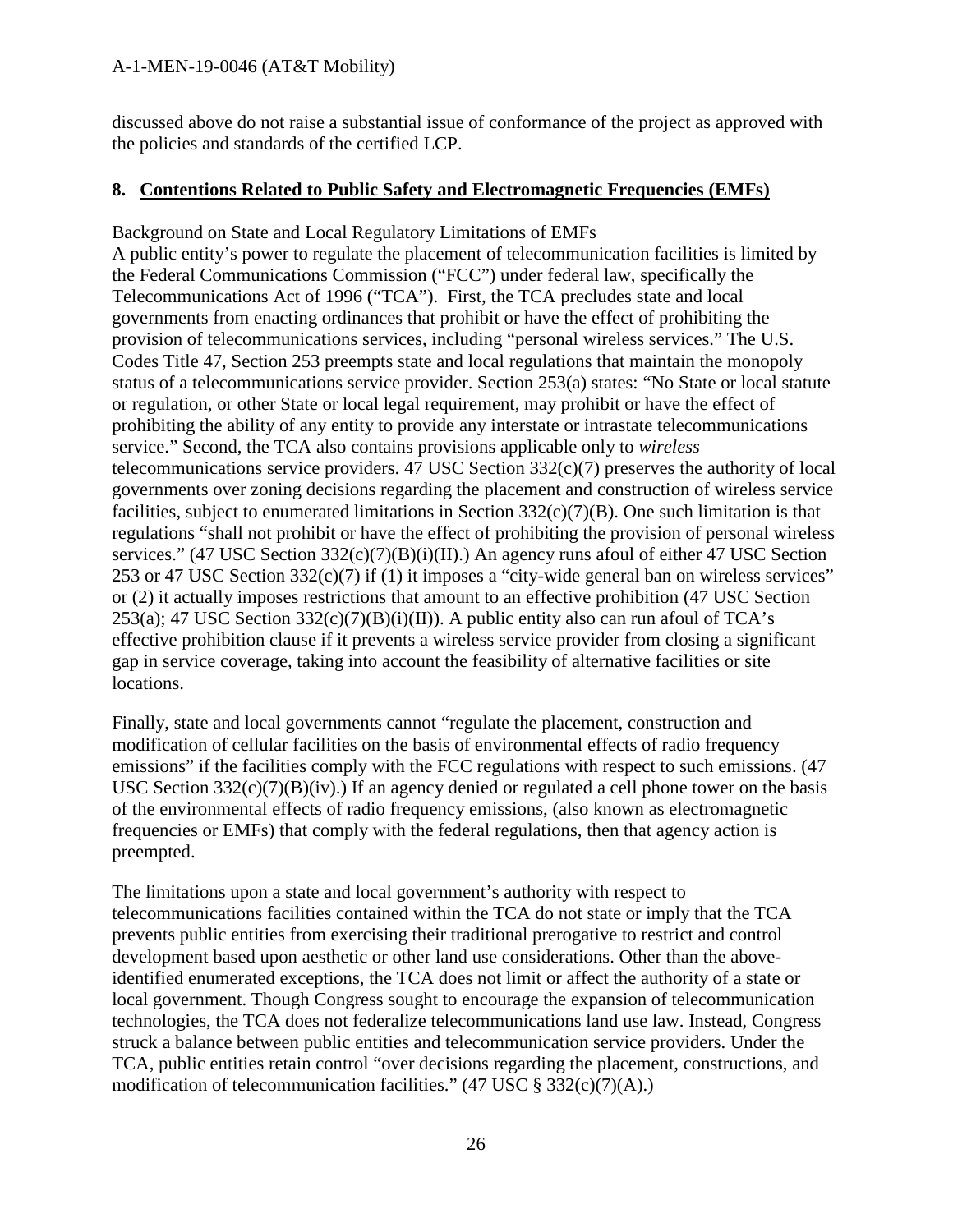In summary, while state and local governments continue to have the right to regulate telecommunications facilities, consistent with the existing limitations within the TCA, a state or local government may not: (1) unreasonably discriminate among providers of functionally equivalent services; (2) prohibit the provision of personal wireless services; or (3) regulate the placement, construction, or modification on the basis of environmental effects of electromagnetic frequency emissions if in compliance with FCC regulations.

#### Discussion

 $\overline{a}$ 

The appellant contends that the County's approval does not maximize public safety because it failed to consider EMF impacts in its decision-making responsibility under the County's Precautionary Principle Policy #43, adopted on June 27, 2006.<sup>[9](#page-26-0)</sup> The Precautionary Principle Policy is an uncertified guidance document that calls for a careful analysis of a wide range of alternatives of alternatives based on the best available science. The Policy encourages maximum public participation to ensure the selection of the alternative that presents the least potential threat to human health and the County's natural systems. The County Precautionary Principle Policy is meant to serve as guidance for decision-makers, but it is not the standard of review for the issuance of CDPs under the certified LCP.

The appellant contends that the project would not "make it possible for people who are sensitive to this technology, older people, children, and all who are already being radiated through space to survive." The appellant asserts that "no one guarantees that this new technology is safe for people, plants, and animals even though the radio frequency engineers make sure to not design a system that would be stronger than the FCC allows. Does that make it safe?" The appellant goes on to argue that there are data to support the harmful impacts of EMFs on children, adults, and animal life.

The appellant supported these concerns by asserting the particular importance of the County's action on the subject CDP. The underlying reasons for this significance include: (1) the County has not yet adopted an LCP amendment that incorporates guidelines for approving WCFs on the coast, so the County's action is premature; and (2) the number of forthcoming WCF projects within the County implies the precedential nature of the County's action on subject CDP.

As discussed above, and as mentioned in the County's findings for approval of the CDP, federal law prevents state and local governments from regulating "the placement, construction and modification of cellular facilities on the basis of environmental effects of radio frequency emissions" if the facilities comply with the FCC regulations with respect to such emissions. (47 USC Section  $332(c)(7)(B)(iv)$ .) If an agency denied or regulated a cell phone tower on the basis of the environmental effects of EMFs that comply with the federal regulations, then that agency action is preempted.

The applicant analyzed EMF impacts in a report titled "Radio Frequency Emissions Compliance Report for AT&T Mobility," dated December 8, 2017. The report studied the WCF equipment and its compliance with FCC rules and regulations for preventing human exposure in excess of the applicable Maximum Permissible Exposure ("MPE") limits. The FCC rules define two tiers

<span id="page-26-0"></span><sup>&</sup>lt;sup>9</sup> The County's Precautionary Principle Policy can be viewed here: <https://www.mendocinocounty.org/home/showdocument?id=1926>